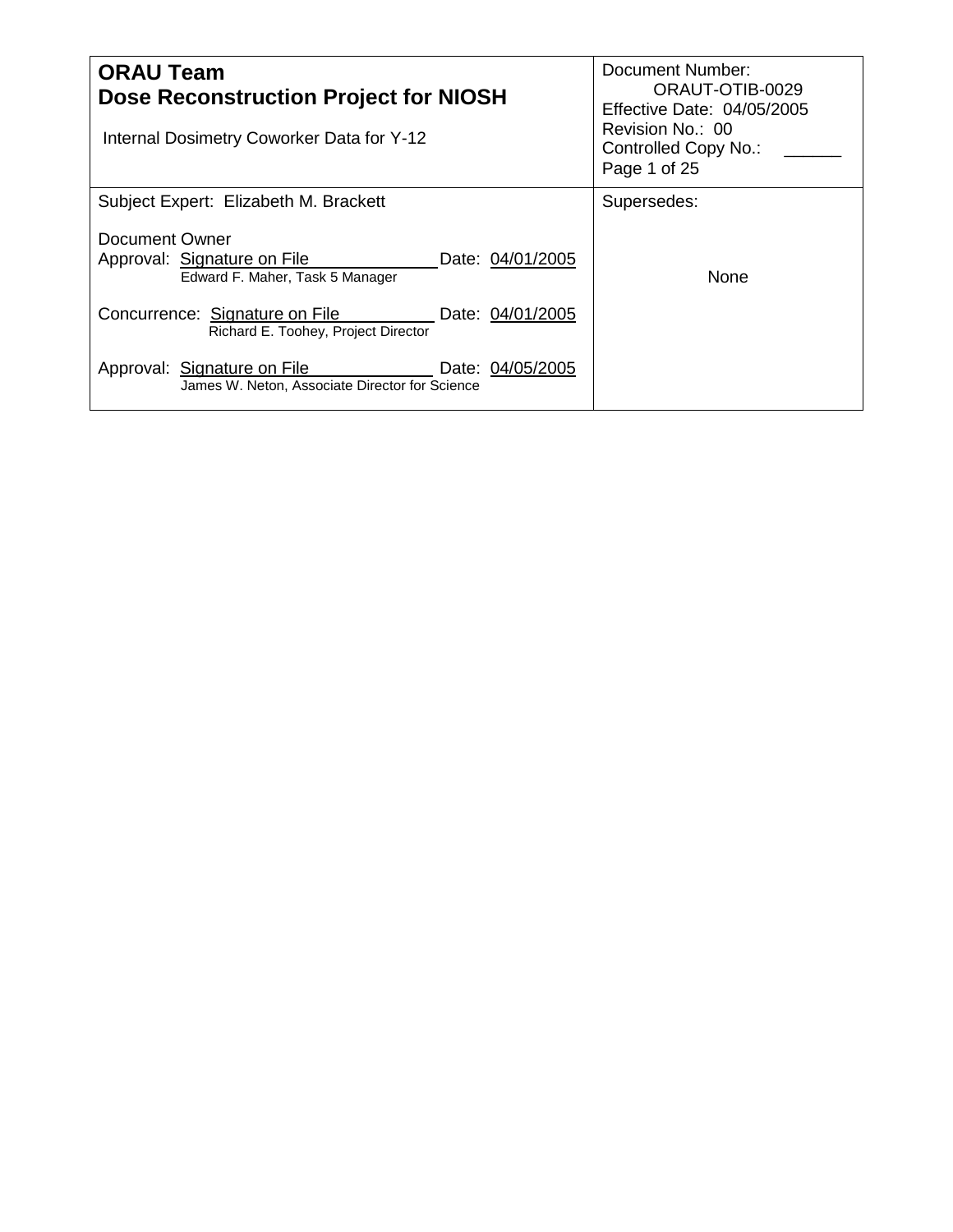| <b>Effective Date:</b><br>04/05/2005 | -00<br>Revision No. | Document No. ORAUT-OTIB-0029 | Page 2 of 25 |
|--------------------------------------|---------------------|------------------------------|--------------|

# **RECORD OF ISSUE/REVISIONS**

| <b>ISSUE</b><br><b>AUTHORIZATION</b><br><b>DATE</b> | <b>EFFECTIVE</b><br><b>DATE</b> | REV.<br>NO. | <b>DESCRIPTION</b>                                                                                                                                  |
|-----------------------------------------------------|---------------------------------|-------------|-----------------------------------------------------------------------------------------------------------------------------------------------------|
| Draft                                               | 01/12/2005                      | $00-A$      | New technical information bulletin for assignment<br>of Y-12 internal doses based on coworker<br>bioassay data. Initiated by Elizabeth M. Brackett. |
| <b>Draft</b>                                        | 03/08/2005                      | $00 - B$    | Incorporates internal review comments. Initiated<br>by Elizabeth M. Brackett.                                                                       |
| <b>Draft</b>                                        | 03/17/2005                      | $00-C$      | Incorporates NIOSH review comments. Initiated<br>by Elizabeth M. Brackett.                                                                          |
| 04/05/2005                                          | 04/05/2005                      | 00          | First approved issue. Initiated by Elizabeth M.<br>Brackett.                                                                                        |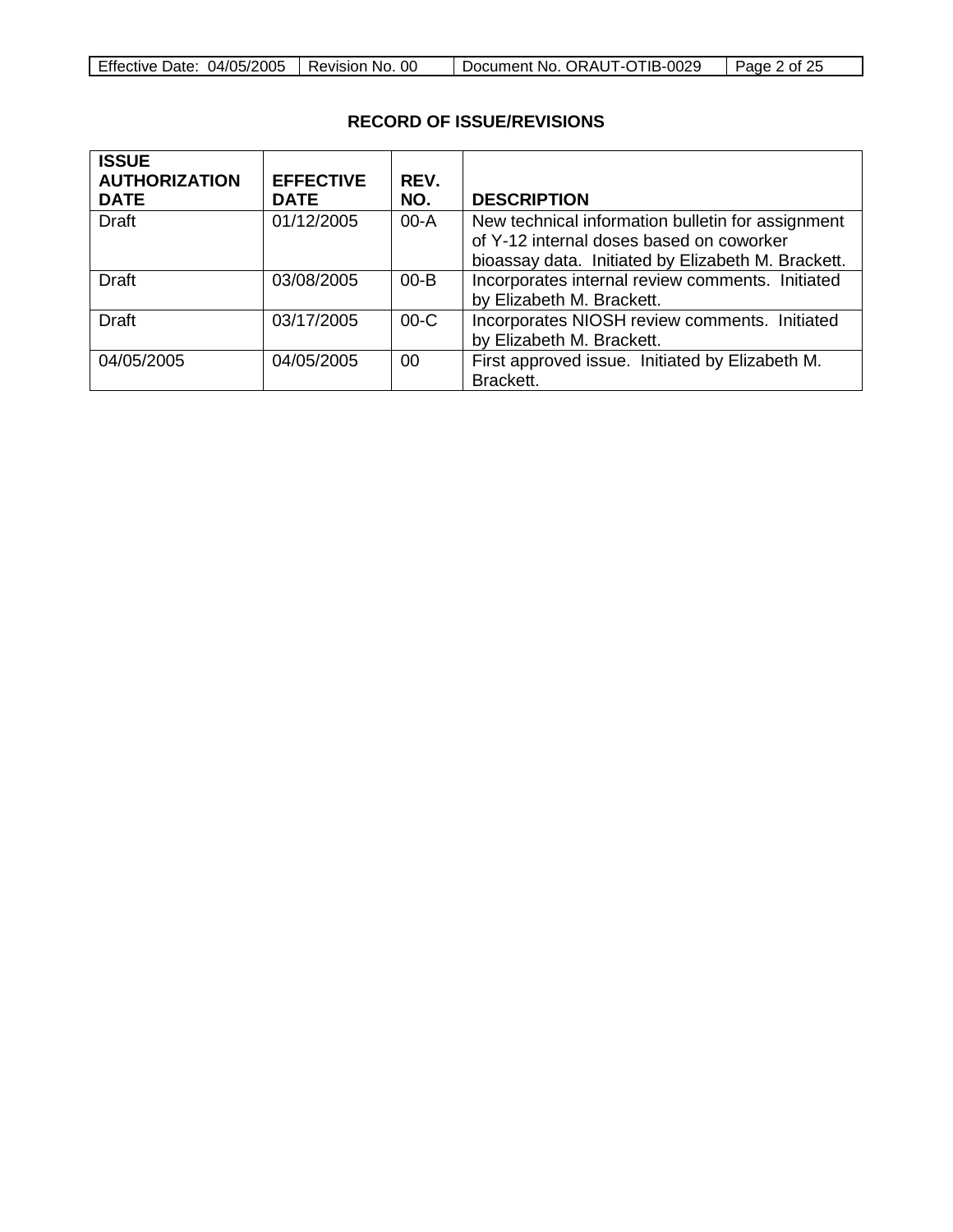| Page 3 of 25 |
|--------------|
|--------------|

#### **1.0 PURPOSE**

There are instances of energy employees who, for a variety of reasons, were not monitored for internal exposure during the course of their employment at a U.S. Department of Energy (DOE) facility, or whose records of such monitoring are incomplete or unavailable. In such cases, data from coworkers may be used to approximate an individual's possible exposure. This document details the calculation and assignment of intakes based on coworker data from the Y-12 Site.

#### **2.0 OVERVIEW**

*Analysis of Coworker Bioassay Data for Internal Dose Assignment* (ORAU 2004a) describes the general process used for analyzing bioassay data for assigning doses to individuals based on coworker results.

Bioassay results were obtained from the Oak Ridge Institute for Science and Education (ORISE) Center for Epidemiologic Research (CER) Dosimetry Database, which contains uranium urinalysis records from the Y-12 site for 1950 to 1988. ORISE obtained this database from Y-12 for the purpose of conducting an epidemiology study of site workers. The database results are in units of disintegrations per minute (dpm)/day, although original urinalysis results were reported in terms of either mass or activity concentrations, depending on the measurement method. The assumptions used to convert mass results to activity concentrations for inclusion in the database are not known, nor are the assumptions used to normalize spot sample results to 24 hours. A statistical analysis of these data was performed in accordance with ORAU (2004a). The resultant values were input to the IMBA Expert OCAS-Edition computer program, and a fit to the data was performed to obtain intake rates for assigning dose distributions.

#### **3.0 DATA**

## **3.1 SELECTED BIOASSAY DATA**

Data were extracted from "Y12 Urinalysis 1950-1988," a Microsoft® Access version of the ORISE/CER Dosimetry Database. Sample dates were taken from the *Date* field and uranium urinalysis results were taken from the field labeled *DPERM INT* in the database. The latter field contains uranium bioassay results in units of dpm/day. Samples labeled *Control* were excluded from the analysis, as were those with a code of *9* in the *UseFlag* field; documentation provided with the database indicated that the latter meant "do not use data as specified by [Y-12] HP." The reasons for marking particular results are unknown. A review of the database revealed that nearly 20% (85,544 of 479,446) of the results were flagged as not to be used. Of those, 82,892 (97%) had results less than or equal to 0. The excluded results greater than 0 were relatively uniformly distributed among all positive results, and accounted for less than 1% of them (2652 of 299,967).

# **3.2 ANALYSIS**

Because of the large number of sample results, data were analyzed by month. A lognormal distribution was assumed, and the 50th and 84th percentiles were calculated for each month, using the method described in ORAU 2004a. Because there were fewer results in 1950 and 1951, these years were analyzed on annual basis rather than by month. However, the analysis results were not included in the intake modeling because the 50th- and 84th-percentile values were much smaller than later years, and ORAU (2004b) states, "…the technique used prior to May of 1952 may have underestimated the urinary uranium concentrations." January through April of 1952 were included in the modeling because the 50th- and 84th-percentile values were generally larger than subsequent values. Table A-1 shows the statistical analysis results.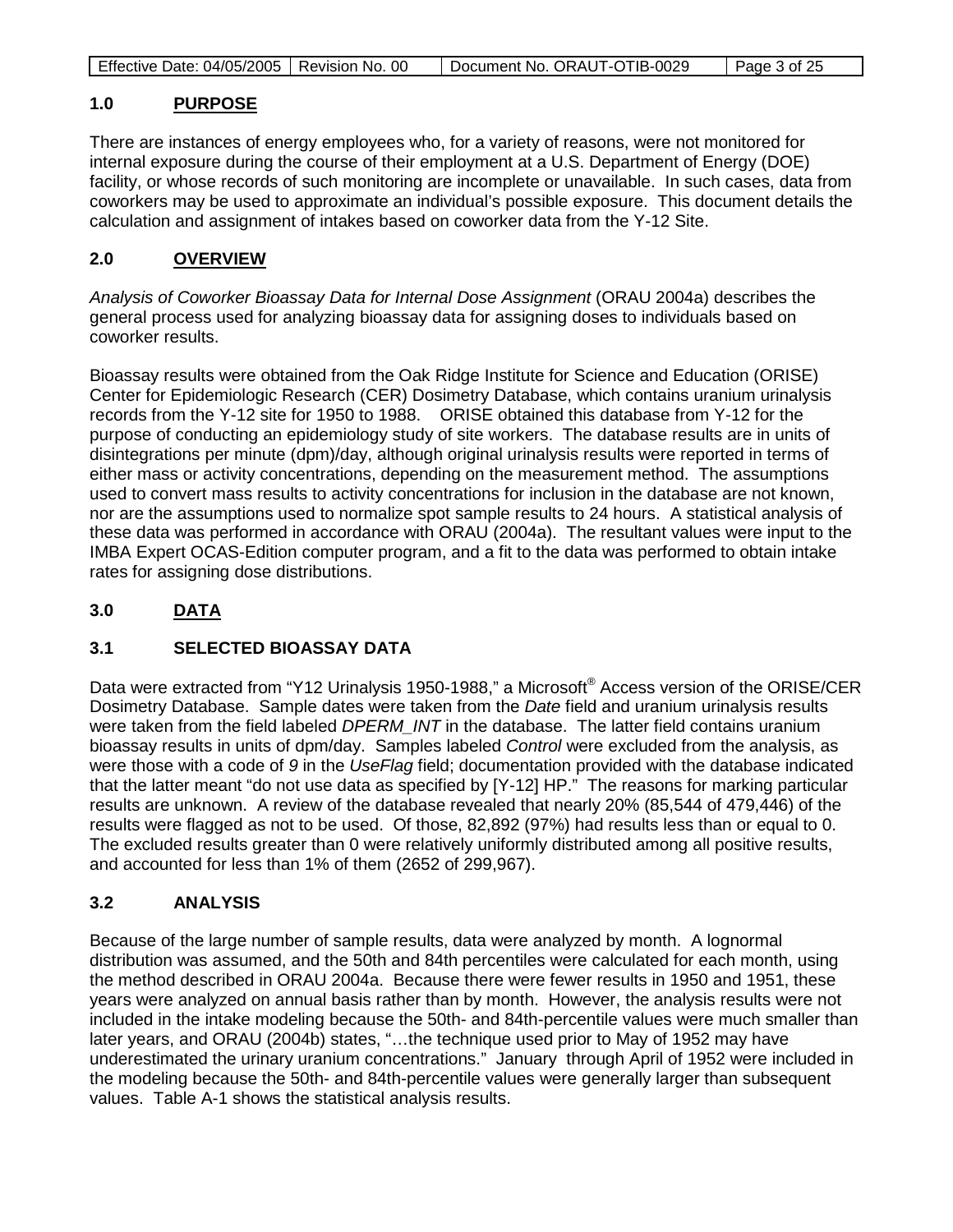| Page 4 of 25 |
|--------------|
|--------------|

#### **4.0 INTAKE MODELING**

## **4.1 ASSUMPTIONS**

All results were assumed to be representative of a full day (24 h) of urinary excretion. Each result used in the intake calculation was assumed to be normally distributed, and a uniform absolute error of 1 was applied to all results, thus weighting all results equally. Because of the nature of work at Y-12, a chronic exposure pattern best approximates the true exposure conditions for most workers with a potential for intakes. Intakes were assumed to be via inhalation using a default breathing rate of 1.2  $\text{m}^3$ /h and a 5-µm activity median aerodynamic diameter (AMAD) particle size distribution.

The database reported all results as "uranium." Because a variety of enrichments are possible at the Y-12 site, <sup>234</sup>U was assumed for the IMBA intake modeling. This does not affect the fitting of the data for intake determination (i.e., the same total intakes would be obtained for any enrichment that was assumed) because all uranium isotopes behave the same biokinetically and the isotopes considered in this analysis have long half-lives relative to the assumed intake period. The ICRP 68 dose coefficients (also referred to as dose conversion factors) for  $^{234}$ U are 7% to 31% larger than those for  $235$ U,  $236$ U, and  $238$ U. Because of the isotopic compositions of the source terms, the  $234$ U dose conversion factor will overestimate doses.

Although there are no bioassay results from before 1950 included in the database, the first intake period was assumed to begin on January 1, 1947. Prior to 1947, the calutron was in operation. There are no bioassay measurements for the period and conditions were likely quite different than at later times on the site, so this period was not included in the modeling. The *Technical Basis Document for the Y-12 National Security Complex – Site Description* (ORAU 2003) states, "Y-12 was shut down in Dec. 1946 and employment was cut drastically," in reference to the calutron and associated uranium isotope separation programs. Primary operations from 1947 to 1951 consisted of salvage, recovery, and recycle operations, with uranium preparation and machining beginning in 1949. It was therefore assumed that exposure conditions beginning in 1947 would have been similar to those in the early 1950s.

## **4.2 BIOASSAY FITTING**

The IMBA Expert OCAS-Edition computer program was used to fit the bioassay results to a series of inhalation intakes. IMBA allows the input of 200 urine sample results, which is insufficient to include all of the Y-12 monthly results. However, this can be expanded to 400 results by using the userdefined bioassay function and applying all of the urine parameters to this function. Data from January 1952 through December 1988 were fit as a series of chronic intakes.

The initial intake assumptions were based on periods that coincided with major operations on the site. The years 1947 to 1951 had very specific operations and were therefore modeled as one intake period. However, the bioassay data had some distinct patterns, so the intake dates were adjusted to obtain a better approximation of the data. There appeared to be low-level chronic intakes of uranium throughout long periods, with briefer, larger intakes superimposed on them. To model this pattern, three long-term chronic exposures were assumed to cover 1947 through 1988. Five shorter chronic exposures were modeled on top of the early period to account for the intermittent rises in the urine results.

Because the uranium isotopes present at Y-12 have very long half-lives and the material is retained in the body for long periods, excretion results are not independent. For example, an intake in the early 1950s could contribute to urinary excretion in the 1980s and later. To avoid potential underestimation of intakes for people who worked at Y-12 for relatively short periods, each intake was fit independently, using only the bioassay results from the single intake period. This will likely result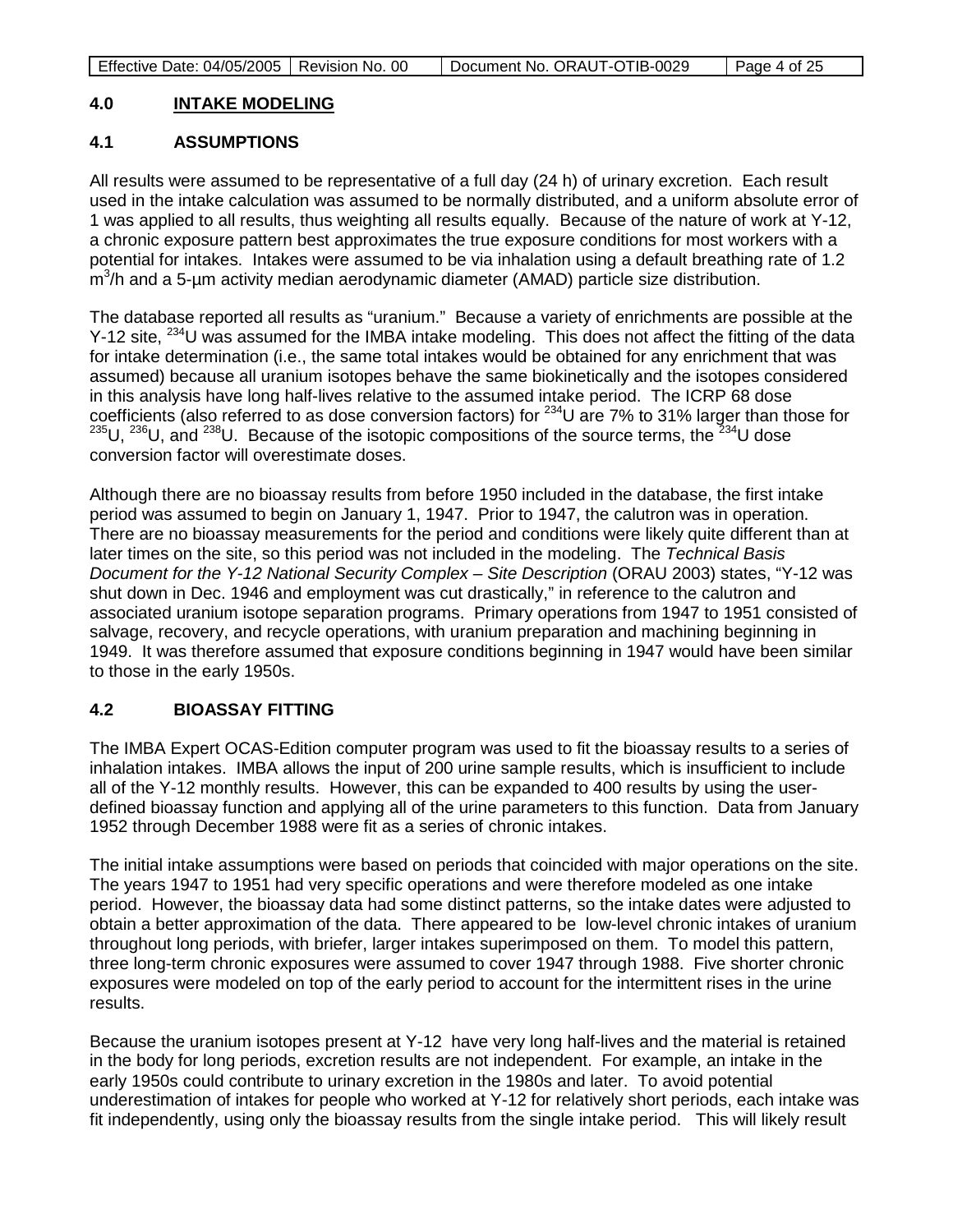|--|

in an overestimate of intakes, particularly for assumed type S exposures extending through multiple assumed intake periods.

### **4.3 MATERIAL TYPES**

Section 5.1.1 of ORAU (2004b) notes, "while the exceptional cases with unusually protracted lung clearance are important, it is more important to note that, for the vast majority of individuals, lung clearance took place in approximate accordance with the ICRP Publication 2 "Insoluble" model, which fits within the current "Type M" framework." Because there have been cases of very insoluble material noted on the site, both types M and S were evaluated.

All of the bioassay results were entered into IMBA, and are therefore displayed in the figures (Attachment A). However, as described in Section 4.2, each period was fit separately so only the results within the intake period were selected for use in fitting each period. Excluded results are shown in red in the figures.

#### **4.3.1 Type M**

Uranium urine results were fit using a type M material. Figures A-1 to A-8 show the individual fits to the 50th-percentile values. The same intake periods were applied to the 84th-percentile values because the values followed a similar pattern; results of the individual fits are not shown here but they fit reasonably well. Table 4-1 summarizes the intake periods and corresponding intake rates for the 50th- and 84th-percentiles.

Figure A-9 shows a representation of the 50th-percentile predicted values from all intakes, and Figure A-10 shows the 84th-percentile predictions. These depict the expected excretion rates from an individual exposed for all the periods at the 50th and 84th percentile intake rates, respectively, specified in Table 4-1. The geometric standard deviations (GSDs) were determined by dividing the 84th percentile intake rates by the 50th percentile intake rates..

#### **4.3.2 Type S**

The intake periods used in the type M fits were also applied to the type S material fits. Figures A-11 to A-18 show the individual fits for the 50th-percentile values. Table 4-2 summarizes the intake rates for the 50th- and 84th-percentile values. The GSDs were determined as noted for the type M intake rates.

Figures A-19 and A-20 show the 50th- and 84th-percentiles' predicted excretion rates, respectively, from all type S intakes.

|                   |            |                 | Uranium intake rate (dpm/day) |            |  |
|-------------------|------------|-----------------|-------------------------------|------------|--|
| <b>Start date</b> | Stop date  | 50th percentile | 84th percentile               | <b>GSD</b> |  |
| 1/1/1947          | 2/28/1978  | 169.34          | 598.93                        | 3.54       |  |
| 1/1/1947          | 4/30/1952  | 354.59          | 1,154.9                       | 3.26       |  |
| 8/1/1953          | 11/30/1953 | 547.22          | 1,963.1                       | 3.59       |  |
| 11/1/1956         | 2/28/1959  | 226.90          | 825.31                        | 3.64       |  |
| 6/1/1961          | 12/31/1962 | 248.68          | 866.81                        | 3.49       |  |
| 10/1/1968         | 12/31/1972 | 160.67          | 601.60                        | 3.74       |  |
| 3/1/1978          | 9/30/1984  | 80.03           | 355.93                        | 4.45       |  |
| 10/1/1984         | 12/31/1988 | 44.203          | 223.85                        | 5.06       |  |

| Table 4-1. Type M uranium intake periods and rates. |  |  |  |
|-----------------------------------------------------|--|--|--|
|                                                     |  |  |  |

Figure 4-9. Predicted (type M, 5 µm) uranium urinary excretion from eight independent intakes, 50th percentile, 1952-1988.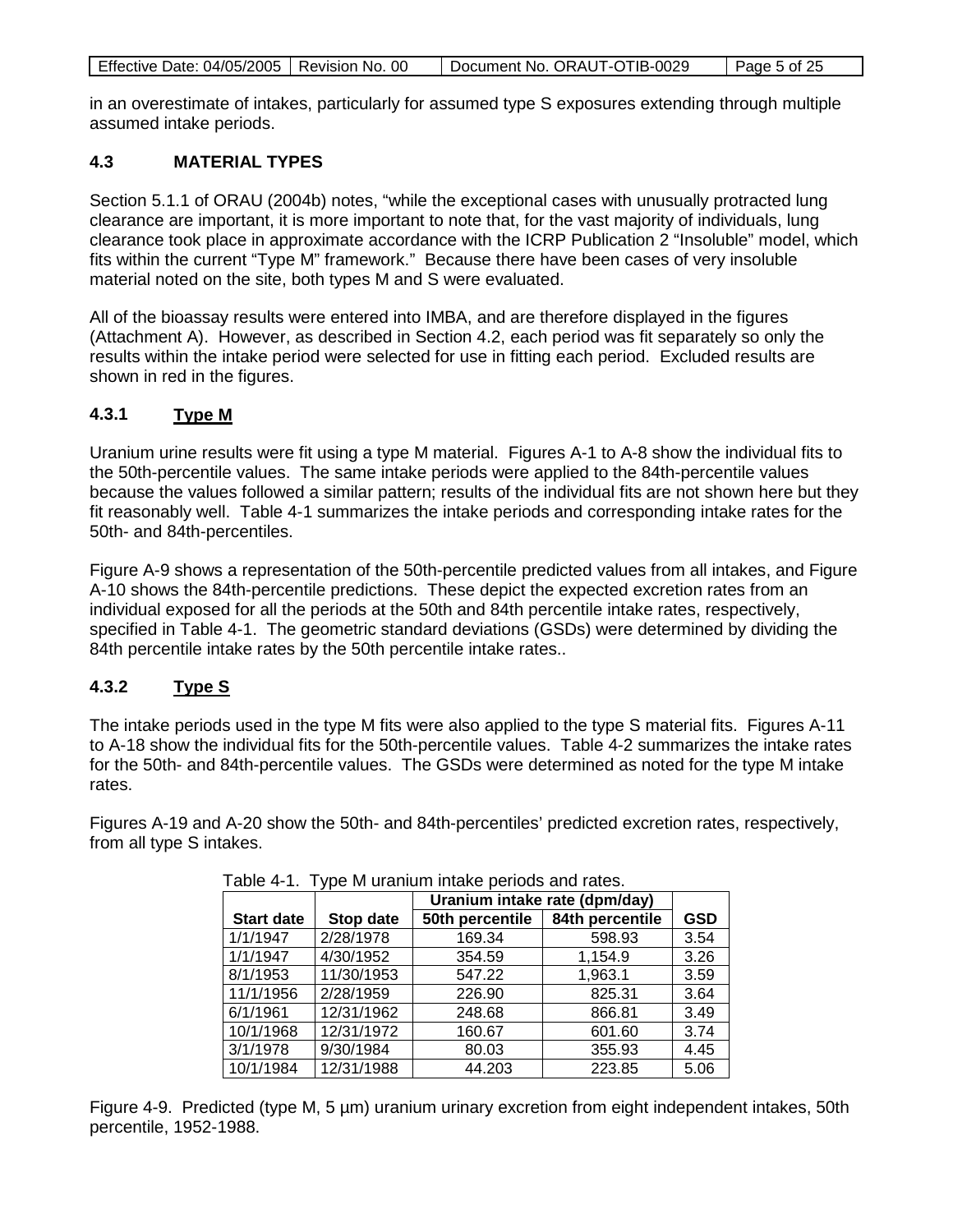|                   |            |                 | Uranium intake rate (dpm/day) |            |  |
|-------------------|------------|-----------------|-------------------------------|------------|--|
| <b>Start date</b> | Stop date  | 50th percentile | 84th percentile               | <b>GSD</b> |  |
| 1/1/1947          | 2/28/1978  | 1,844.4         | 6,544.2                       | 3.55       |  |
| 1/1/1947          | 4/30/1952  | 5,210.4         | 16,970                        | 3.26       |  |
| 8/1/1953          | 11/30/1953 | 17,983          | 64,559                        | 3.59       |  |
| 11/1/1956         | 2/28/1959  | 5,694.6         | 20,560                        | 3.61       |  |
| 6/1/1961          | 12/31/1962 | 6,849.4         | 23,632                        | 3.45       |  |
| 10/1/1968         | 12/31/1972 | 3,290.3         | 12,415                        | 3.77       |  |
| 3/1/1978          | 9/30/1984  | 1,280.3         | 5,802.9                       | 4.53       |  |
| 10/1/1984         | 12/31/1988 | 884.85          | 4,340.6                       | 4.91       |  |

Table 4-2. Type S uranium intake periods and rates.

#### **5.0 ASSIGNMENT OF INTAKES AND DOSES**

## **5.1 INTAKE RATE SUMMARY**

Several intake periods overlapped, so they were combined to make 12 distinct intake periods, with a single intake rate and associated GSD for each. For 1947 through February 1978, all GSDs were within 10% of each other, so the largest GSD for the period was assigned to all intake rates for simplicity. Table 5-1 summarizes the 12 intake periods. Note that these are equivalent to the 8 intake periods specified in Table 4-1, but provide a chronological layout of the changing intake rates over time.

## **5.2 CONTRIBUTION FROM CONTAMINANTS IN RECYCLED URANIUM**

Throughout the DOE complex, spent fuel from fission reactors has been processed to recover uranium for recycling. Because the uranium streams at Y-12 could have contained recycled uranium, the dose from the added constituents, including plutonium,  $^{237}$ Np, and  $^{99}$ Tc, must be included. See ORAU (2004b) for information about intake values relative to the uranium intake amounts.

## **5.3 DOSE ASSIGNMENT**

Doses to be assigned to individuals are calculated from the 50th-percentile intake rates; the material type resulting in the largest probability of causation is selected. A comparison of the intake rates shows that the type S assumption is more than an order of magnitude larger than the type M intake for all periods. However, because the type S material remains in the lungs for an extended period while the type M material is transferred to the systemic organs, it is necessary to compare the annual doses on a case-by-case basis to determine which will deliver the larger dose to the organ of interest. Recycled uranium contaminants, when appropriate for the period, will also factor in to this comparison.

The lognormal distribution is selected in the Interactive RadioEpidemiological Program (IREP), with the calculated dose entered as Parameter 1 and the associated GSD as Parameter 2. The GSD is associated with the intake, so it is applied to all annual doses determined from the intake period.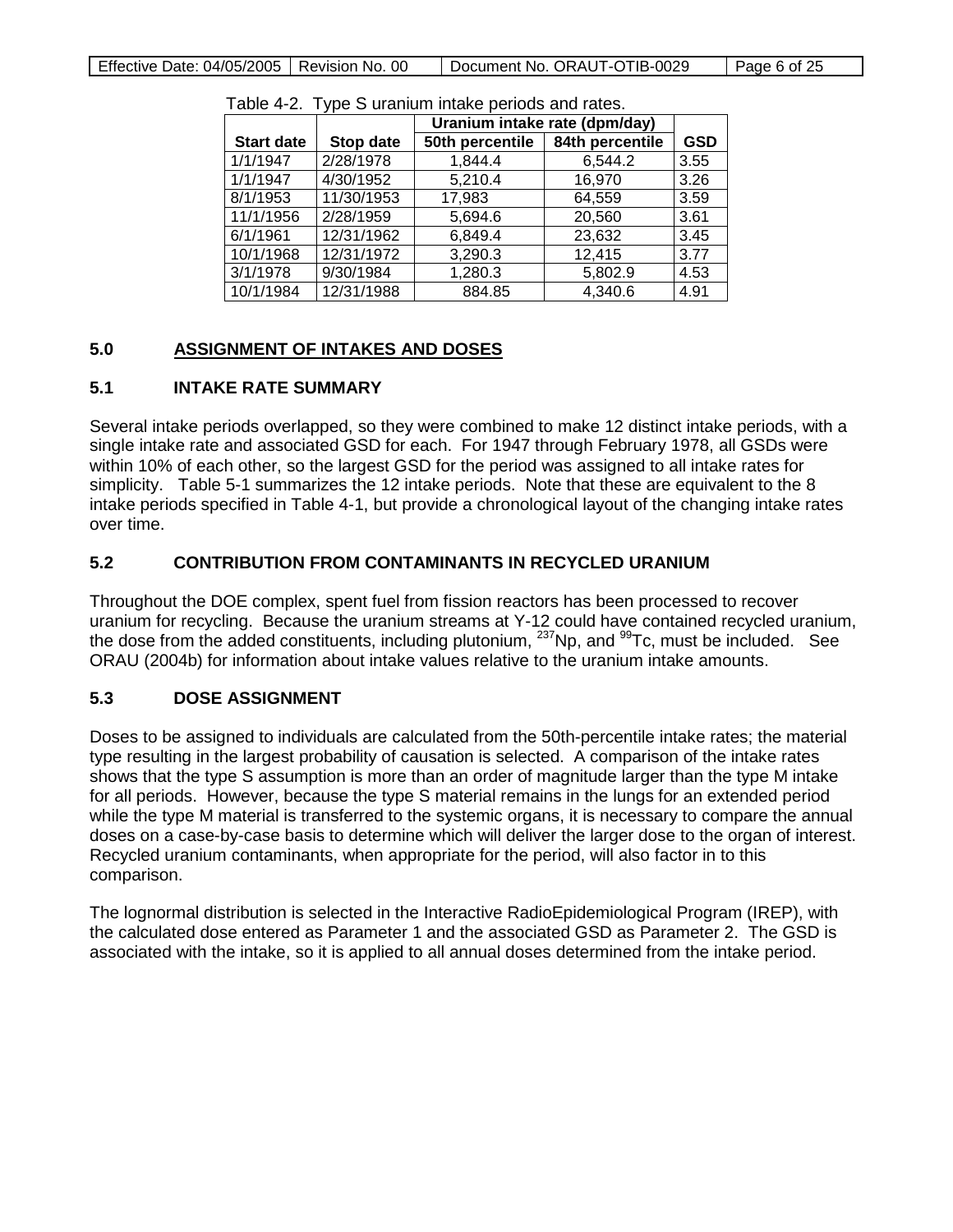| <b>Start date</b> | Stop date  | <b>Type M Intake Rate</b><br>(dpm/day) |                           |            |                           | <b>Type S Intake Rate</b><br>(dpm/day) |            |
|-------------------|------------|----------------------------------------|---------------------------|------------|---------------------------|----------------------------------------|------------|
|                   |            | 50th<br><b>Percentile</b>              | 84th<br><b>Percentile</b> | <b>GSD</b> | 50th<br><b>Percentile</b> | 84th<br><b>Percentile</b>              | <b>GSD</b> |
| 1/1/1947          | 4/30/1952  | 523.93                                 | 1753.83                   | 3.74       | 7054.4                    | 23514.2                                | 3.77       |
| 5/1/1952          | 7/31/1953  | 169.34                                 | 598.93                    | 3.74       | 1844.4                    | 6544.2                                 | 3.77       |
| 8/1/1953          | 11/30/1953 | 716.56                                 | 2562.03                   | 3.74       | 19827                     | 71103.2                                | 3.77       |
| 12/1/1953         | 10/31/1956 | 169.34                                 | 598.93                    | 3.74       | 1844.4                    | 6544.2                                 | 3.77       |
| 11/1/1956         | 2/28/1959  | 396.24                                 | 1424.23                   | 3.74       | 7539                      | 27104.2                                | 3.77       |
| 3/1/1959          | 5/31/1961  | 169.34                                 | 598.93                    | 3.74       | 1844.4                    | 6544.2                                 | 3.77       |
| 6/1/1961          | 12/31/1962 | 418.02                                 | 1465.73                   | 3.74       | 8693.4                    | 30176.2                                | 3.77       |
| 1/1/1963          | 9/30/1968  | 169.34                                 | 598.93                    | 3.74       | 1844.4                    | 6544.2                                 | 3.77       |
| 10/1/1968         | 12/31/1972 | 330.01                                 | 1200.53                   | 3.74       | 5134.4                    | 18959.2                                | 3.77       |
| 1/1/1973          | 2/28/1978  | 169.34                                 | 598.93                    | 3.74       | 1844.4                    | 6544.2                                 | 3.77       |
| 3/1/1978          | 9/30/1984  | 80.03                                  | 355.93                    | 4.45       | 1280.3                    | 5802.9                                 | 4.53       |
| 10/1/1984         | 12/31/1988 | 44.20                                  | 223.85                    | 5.06       | 884.85                    | 4340.6                                 | 4.91       |

Table 5-1. Combined uranium intake periods and rates.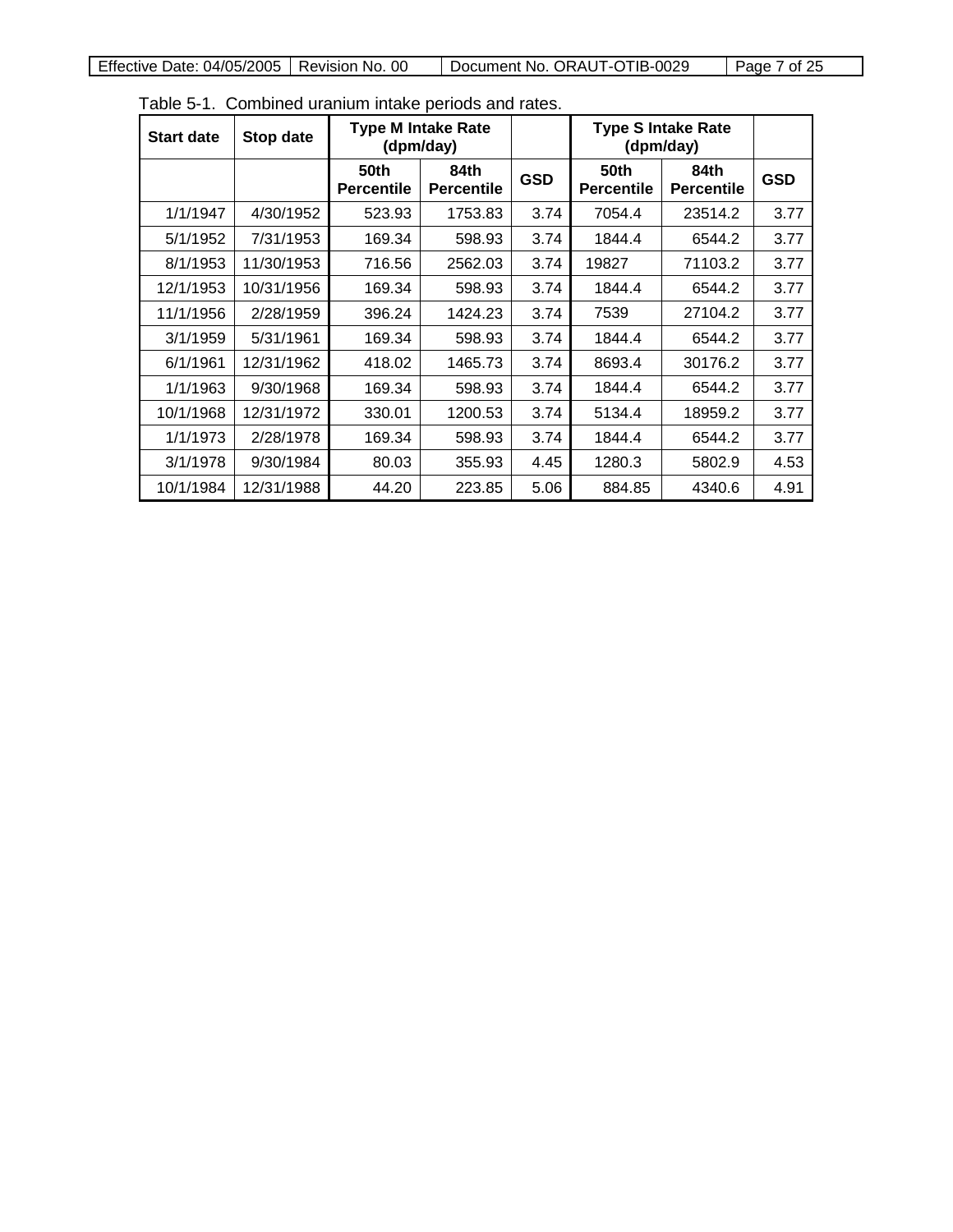| Effective Date: 04/05/2005   Revision No. 00 |  | Document No. ORAUT-OTIB-0029 | Page 8 of 25 |
|----------------------------------------------|--|------------------------------|--------------|
|----------------------------------------------|--|------------------------------|--------------|

### **REFERENCES**

- ICRP (International Commission on Radiological Protection), 1959, *Report of ICRP Committee II on Permissible Dose for Internal Radiation*, Publication 2, Pergamon Press, Oxford, England.
- ORAU (Oak Ridge Associated Universities), 2003, *Technical Basis Document for the Y-12 National Security Complex – Site Description*, ORAUT-TKBS-0014-02, Oak Ridge, Tennessee.
- ORAU (Oak Ridge Associated Universities), 2004a, *Analysis of Coworker Bioassay Data for Internal Dose Assignment*, ORAUT-OTIB-0019, Oak Ridge, Tennessee.
- ORAU (Oak Ridge Associated Universities), 2004b, *Technical Basis Document for the Y-12 National Security Complex – Occupational Internal Dose*, ORAUT-TKBS-0014-5, Oak Ridge, Tennessee.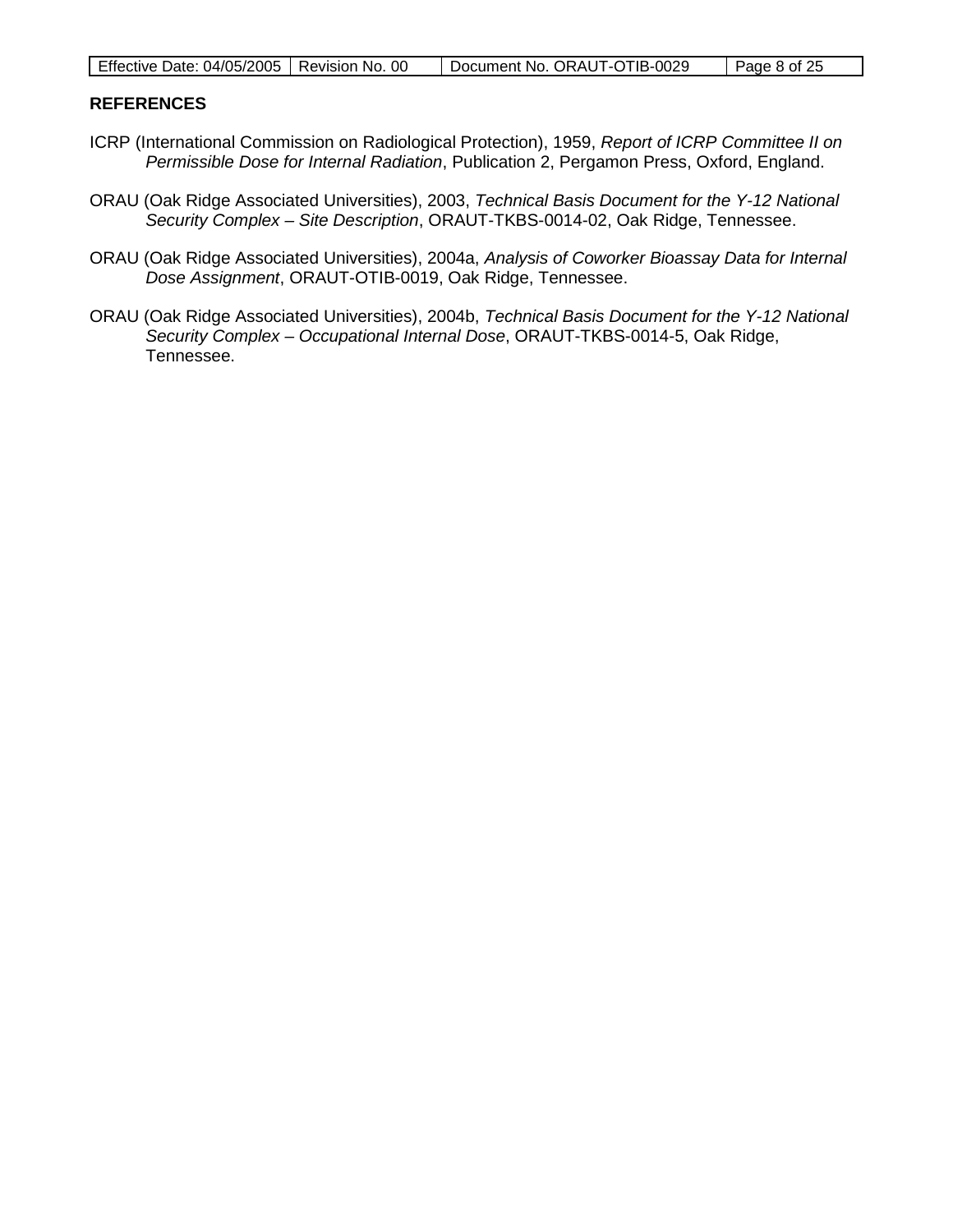| Effective Date: 04/05/2005   Revision No. 00 |  | Document No. ORAUT-OTIB-0029 | Page 9 of 25 |
|----------------------------------------------|--|------------------------------|--------------|
|----------------------------------------------|--|------------------------------|--------------|

### Attachment A

| <b>Effective</b>             | 50 <sup>th</sup>      | $84^{\text{th}}$      | <b>Effective</b>             | 50 <sup>th</sup>      | 84 <sup>th</sup>      | <b>Effective</b>             | 50 <sup>th</sup>      | 84 <sup>th</sup>      |
|------------------------------|-----------------------|-----------------------|------------------------------|-----------------------|-----------------------|------------------------------|-----------------------|-----------------------|
| <b>Sample</b><br><b>Date</b> | percentile<br>(dpm/d) | percentile<br>(dpm/d) | <b>Sample</b><br><b>Date</b> | percentile<br>(dpm/d) | percentile<br>(dpm/d) | <b>Sample</b><br><b>Date</b> | percentile<br>(dpm/d) | percentile<br>(dpm/d) |
| 1/15/1952                    | 21.16                 | 64.00                 | 3/15/1956                    | 14.02                 | 42.59                 | 5/15/1960                    | 11.19                 | 38.09                 |
| 2/14/1952                    | 24.92                 | 84.51                 | 4/15/1956                    | 16.45                 | 46.84                 | 6/15/1960                    | 9.88                  | 37.26                 |
| 3/15/1952                    | 23.86                 | 88.16                 | 5/15/1956                    | 15.73                 | 47.57                 | 7/15/1960                    | 10.51                 | 37.64                 |
| 4/15/1952                    | 25.49                 | 74.15                 | 6/15/1956                    | 13.79                 | 40.67                 | 8/15/1960                    | 12.76                 | 51.09                 |
| 5/15/1952                    | 21.15                 | 51.31                 | 7/15/1956                    | 13.82                 | 41.39                 | 9/14/1960                    | 9.45                  | 32.20                 |
| 6/15/1952                    | 18.06                 | 47.31                 | 8/15/1956                    | 13.39                 | 41.44                 | 10/14/1960                   | 8.93                  | 32.44                 |
| 7/15/1952                    | 14.13                 | 41.90                 | 9/14/1956                    | 14.11                 | 38.28                 | 11/14/1960                   | 9.85                  | 35.50                 |
| 8/15/1952                    | 11.25                 | 33.06                 | 10/14/1956                   | 11.10                 | 32.33                 | 12/14/1960                   | 7.60                  | $\overline{27.11}$    |
| 9/14/1952                    | 13.70                 | 35.97                 | 11/14/1956                   | 4.72                  | 15.14                 | $\frac{1}{1444961}$          | 7.53                  | 32.63                 |
| 11/14/1952                   | 16.68                 | 46.41                 | 1/14/1957                    | 9.42                  | 28.04                 | 3/16/1961                    | 9.36                  | 37.96                 |
| 12/14/1952                   | 14.29                 | 37.68                 | 2/13/1957                    | 10.20                 | 38.81                 | 4/15/1961                    | 8.94                  | 32.38                 |
| 1/14/1953                    | 12.61                 | 37.15                 | 3/16/1957                    | 11.04                 | 40.78                 | 5/16/1961                    | 7.46                  | 26.83                 |
| 2/13/1953                    | 10.51                 | 32.28                 | 4/15/1957                    | 10.79                 | 33.80                 | 6/15/1961                    | 9.17                  | 32.46                 |
| 3/16/1953                    | 9.18                  | 26.40                 | 5/16/1957                    | 10.48                 | 42.11                 | 7/15/1961                    | 11.04                 | 38.61                 |
| 4/15/1953                    | 10.34                 | 32.25                 | 6/15/1957                    | 9.44                  | 34.06                 | 8/15/1961                    | 5.80                  | 23.46                 |
| $\frac{1}{5/16/1953}$        |                       | 33.25                 | 7/15/1957                    |                       | 28.63                 |                              | 12.96                 | 54.55                 |
|                              | 10.43<br>9.81         |                       |                              | 8.46                  |                       | 9/14/1961                    |                       | 29.21                 |
| 6/15/1953                    |                       | 34.90                 | 8/15/1957                    | 10.56                 | 35.75                 | 10/15/1961                   | 8.55                  |                       |
| 7/15/1953                    | 11.13                 | 40.08                 | 9/14/1957                    | 7.51                  | 24.91                 | 11/14/1961                   | 7.46                  | 28.68                 |
| 9/14/1953                    | 19.53                 | 63.39                 | 11/14/1957                   | 13.03                 | 44.83                 | 1/14/1962                    | 11.93                 | 48.51                 |
| 10/15/1953                   | 32.43                 | 110.13                | 12/15/1957                   | 11.29                 | 37.96                 | 2/13/1962                    | 14.10                 | 55.59                 |
| 11/14/1953                   | 26.65                 | 88.11                 | 1/14/1958                    | 8.36                  | 30.87                 | 3/16/1962                    | 22.09                 | 81.26                 |
| 12/15/1953                   | 18.47                 | 57.43                 | 2/13/1958                    | 13.64                 | 53.23                 | 4/15/1962                    | 16.35                 | 63.01                 |
| 1/14/1954                    | 19.45                 | 84.37                 | 3/16/1958                    | 16.24                 | 59.24                 | 5/16/1962                    | 10.69                 | 39.93                 |
| 2/13/1954                    | 16.06                 | 74.20                 | 4/15/1958                    | 13.30                 | 52.29                 | 6/15/1962                    | 19.41                 | 71.41                 |
| 3/16/1954                    | 19.50                 | 74.74                 | 5/16/1958                    | 12.71                 | 56.35                 | 7/16/1962                    | 13.57                 | 52.64                 |
| 4/15/1954                    | 22.04                 | 78.72                 | 6/15/1958                    | 13.70                 | 77.06                 | 8/15/1962                    | 12.66                 | 58.77                 |
| 5/16/1954                    | 22.85                 | 77.01                 | 7/16/1958                    | 17.44                 | 79.66                 | 9/15/1962                    | 19.24                 | 72.07                 |
| 7/16/1954                    | 22.06                 | 83.01                 | 9/15/1958                    | 19.19                 | 86.52                 | 11/14/1962                   | 16.91                 | 65.36                 |
| 8/15/1954                    | 15.39                 | 63.49                 | 10/15/1958                   | 15.21                 | 58.52                 | 12/15/1962                   | 22.87                 | 97.50                 |
| 9/15/1954                    | 8.47                  | 28.08                 | 11/14/1958                   | 21.01                 | 73.93                 | 1/14/1963                    | 16.80                 | 64.65                 |
| 10/15/1954                   | 11.58                 | 50.14                 | 12/15/1958                   | 22.76                 | 80.61                 | 2/14/1963                    | 14.35                 | 65.28                 |
| 11/14/1954                   | 22.02                 | 91.14                 | 1/14/1959                    | 20.74                 | 77.72                 | 3/16/1963                    | 17.58                 | 70.17                 |
| 12/15/1954                   | 14.85                 | 45.87                 | 2/14/1959                    | 24.90                 | 90.03                 | 4/16/1963                    | 13.52                 | 46.46                 |
| 1/14/1955                    | 7.36                  | 25.15                 | 3/16/1959                    | 18.71                 | 60.78                 | 5/16/1963                    | 12.56                 | 44.00                 |
| 2/14/1955                    | 5.62                  | 19.81                 | 4/16/1959                    | 19.72                 | 66.84                 | 6/15/1963                    | 14.88                 | 56.00                 |
| 3/16/1955                    | 13.71                 | 39.83                 | 5/16/1959                    | 17.44                 | 56.57                 | 7/16/1963                    | 13.40                 | 36.41                 |
| 5/16/1955                    | 13.27                 | 37.94                 | 7/16/1959                    | 16.69                 | $\overline{57.44}$    | 9/15/1963                    | 13.48                 | 44.18                 |
| 6/15/1955                    | 15.71                 | 47.63                 | 8/15/1959                    | 12.79                 | 40.15                 | 10/15/1963                   | 11.65                 | 38.88                 |

7/16/1955 13.10 36.57 9/15/1959 13.66 43.44 11/15/1963 9.50 26.83 8/15/1955 13.85 42.78 10/15/1959 11.53 40.87 12/15/1963 7.73 26.04 9/15/1955 17.10 55.19 11/15/1959 14.86 53.07 1/15/1964 8.00 28.09 10/15/1955 16.87 51.49 12/15/1959 16.04 56.60 2/14/1964 7.96 24.14<br>11/15/1955 12.99 39.56 1/15/1960 13.87 43.69 3/15/1964 10.27 32.95 11/15/1955 | 12.99 | 39.56 | 1/15/1960 | 13.87 | 43.69 | 3/15/1964 | 10.27 | 32.95 12/15/1955 15.34 45.01 2/14/1960 13.36 46.00 4/15/1964 4.60 15.35 1/15/1956 | 14.50 | 47.71 | 3/15/1960 | 9.31 | 34.17 | 5/15/1964 | 3.58 | 10.53

Table A-1: Summary of monthly uranium 24-hour urinary excretion rate analyses, 1952-1988.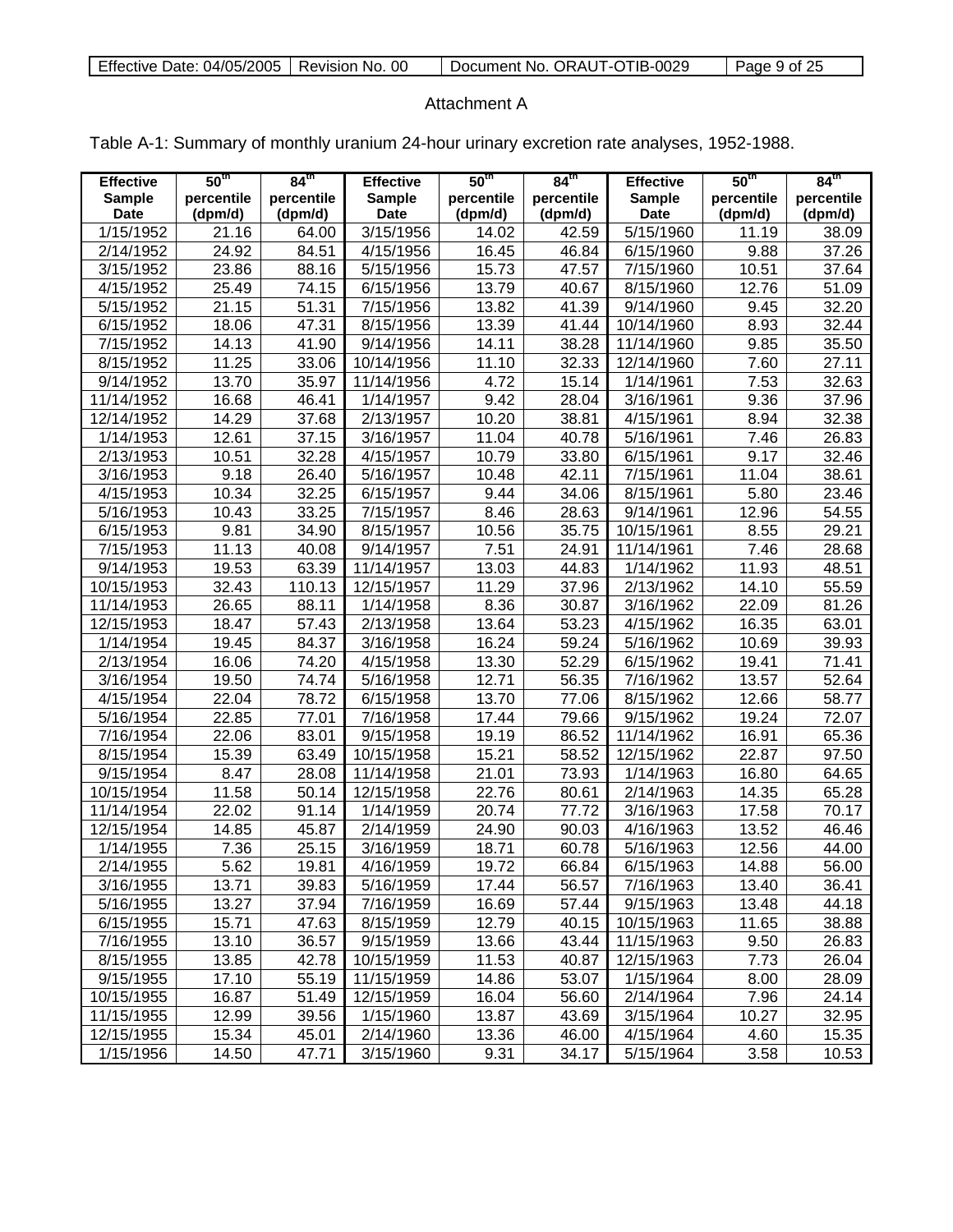| Effective Date: 04/05/2005   Revision No. 00 |  | Document No. ORAUT-OTIB-0029 | Page 10 of $25$ |
|----------------------------------------------|--|------------------------------|-----------------|
|----------------------------------------------|--|------------------------------|-----------------|

Table A-1 (Continued): Summary of monthly uranium 24-hour urinary excretion rate analyses, 1952- 1988.

| <b>Effective</b>       | 50 <sup>th</sup>  | $84^{\text{th}}$   | <b>Effective</b> | 50 <sup>th</sup>  | $84^{\text{th}}$    | <b>Effective</b>       | 50 <sup>th</sup>   | 84 <sup>th</sup>   |
|------------------------|-------------------|--------------------|------------------|-------------------|---------------------|------------------------|--------------------|--------------------|
| <b>Sample</b>          | percentile        | percentile         | <b>Sample</b>    | percentile        | percentile          | <b>Sample</b>          | percentile         | percentile         |
| <b>Date</b>            | (dpm/d)           | (dpm/d)            | <b>Date</b>      | (dpm/d)           | (dpm/d)             | <b>Date</b>            | (dpm/d)            | (dpm/d)            |
| 5/15/1964              | 3.58              | 10.53              | 7/15/1968        | 5.20              | 23.25               | $\overline{9}/14/1972$ | 18.14              | 54.91              |
| 7/15/1964              | $\overline{5.66}$ | 18.62              | 9/14/1968        | $\overline{5.48}$ | 26.46               | 11/14/1972             | 12.00              | 42.03              |
| 8/15/1964              | 4.65              | 14.20              | 10/14/1968       | 3.86              | 16.16               | 12/14/1972             | $\overline{20.42}$ | 61.50              |
| 9/14/1964              | 4.62              | 12.61              | 11/14/1968       | $\overline{5.90}$ | 23.37               | 1/14/1973              | 15.63              | 41.34              |
| 10/14/1964             | 3.43              | 9.95               | 12/14/1968       | 9.71              | 32.61               | 2/13/1973              | 15.79              | 57.05              |
| 11/14/1964             | 3.26              | 10.78              | 1/14/1969        | 8.43              | 41.12               | 3/16/1973              | 15.71              | 49.06              |
| 12/14/1964             | 7.72              | 21.81              | 2/13/1969        | 5.02              | 20.69               | 4/15/1973              | 16.20              | 48.06              |
| 1/14/1965              | 4.70              | 14.91              | 3/16/1969        | 5.65              | 27.79               | 5/16/1973              | 14.46              | 47.02              |
| 2/13/1965              | 3.99              | 12.84              | 4/15/1969        | 7.61              | 36.08               | 6/15/1973              | 15.04              | $\overline{56.06}$ |
| 3/16/1965              | 6.81              | 23.26              | 5/16/1969        | $\overline{5.22}$ | 24.92               | 7/15/1973              | 14.38              | 43.07              |
| 5/16/1965              | 6.70              | 23.60              | 7/15/1969        | 7.37              | 29.64               | 9/14/1973              | 12.97              | 56.63              |
| 6/15/1965              | 9.45              | 31.48              | 8/15/1969        | 6.62              | 28.37               | 10/15/1973             | 12.31              | 40.96              |
| 7/15/1965              | 5.64              | 18.05              | 9/14/1969        | 4.70              | 17.88               | 11/14/1973             | 10.62              | 29.86              |
| 8/15/1965              | 6.41              | 23.41              | 10/15/1969       | 6.60              | 25.36               | 12/15/1973             | 14.20              | 46.52              |
| 9/14/1965              | $\overline{2.74}$ | 11.57              | 11/14/1969       | 7.06              | 22.98               | 1/14/1974              | 12.16              | 38.96              |
| 10/15/1965             | 4.91              | 18.07              | 12/15/1969       | 7.71              | 30.81               | 2/13/1974              | 11.16              | 34.34              |
| 11/14/1965             | 3.44              | 12.05              | 1/14/1970        | 9.84              | 40.81               | 3/16/1974              | 20.33              | 56.38              |
| 12/15/1965             | 9.85              | 37.35              | 2/13/1970        | 8.33              | 28.27               | 4/15/1974              | 12.99              | 40.27              |
| 1/14/1966              | 4.44              | 19.14              | 3/16/1970        | 7.85              | 29.62               | 5/16/1974              | 9.14               | 22.89              |
| 3/16/1966              | 10.17             | $\overline{42.75}$ | 5/16/1970        | 4.93              | 18.99               | 7/16/1974              | $\overline{7.54}$  | 20.57              |
| 4/15/1966              | 10.75             | 48.01              | 6/15/1970        | 11.17             | 44.73               | 8/15/1974              | 8.44               | 24.96              |
| 5/16/1966              | 5.04              | 16.99              | 7/16/1970        | 8.88              | 38.05               | 9/15/1974              | 8.77               | 24.28              |
| 6/15/1966              | 6.32              | 26.44              | 8/15/1970        | 8.76              | 42.72               | 10/15/1974             | 14.19              | 137.02             |
| 7/16/1966              | 8.70              | 39.61              | 9/15/1970        | 11.59             | 55.40               | 11/14/1974             | 9.16               | 53.77              |
| 8/15/1966              | 5.01              | 18.31              | 10/15/1970       | 9.81              | 34.23               | 12/15/1974             | 8.11               | 35.07              |
| 9/15/1966              | 8.86              | 40.76              | 11/14/1970       | 13.10             | $\overline{5}1.16$  | 1/14/1975              | 8.93               | 37.19              |
| 10/15/1966             | 15.88             | 71.36              | 12/15/1970       | 17.14             | 67.22               | 2/14/1975              | $\overline{11.49}$ | 44.05              |
| 11/14/1966             | 8.68              | 32.40              | 1/14/1971        | 4.41              | 18.55               | 3/16/1975              | 16.92              | 57.92              |
| 1/14/1967              | 6.79              | 33.34              | 3/16/1971        | 12.76             | 50.18               | 5/16/1975              | 11.74              | 39.05              |
| 2/14/1967              | 5.80              | 25.69              | 4/16/1971        | 9.52              | 39.99               | 6/15/1975              | 10.66              | 33.40              |
| 3/16/1967              | 8.35              | 49.25              | 5/16/1971        | 5.87              | $\overline{2}$ 1.42 | 7/16/1975              | 11.04              | 38.53              |
| 4/16/1967              | 10.81             | 56.82              | 6/15/1971        | 10.37             | 41.16               | 8/15/1975              | 11.07              | 32.85              |
| 5/16/1967              | 3.25              | 18.88              | 7/16/1971        | 4.67              | 19.49               | 9/15/1975              | 8.90               | 31.58              |
| 6/15/1967              | 6.51              | 25.46              | 8/15/1971        | 10.74             | 47.49               | 10/15/1975             | 11.92              | 36.58              |
| 7/16/1967              | 5.49              | 35.82              | 9/15/1971        | 13.95             | 62.06               | 11/15/1975             | 9.18               | 32.82              |
| 8/15/1967              | 7.30              | 40.93              | 10/15/1971       | 8.25              | 32.76               | 12/15/1975             | 12.88              | 40.99              |
| 9/15/1967              | 4.42              | 19.34              | 11/15/1971       | 8.24              | 29.09               | 1/15/1976              | 9.97               | 30.51              |
| 11/15/1967             | 5.01              | 20.71              | 1/15/1972        | 11.54             | 44.77               | 3/15/1976              | 9.19               | 28.35              |
| 12/15/1967             | 6.06              | 33.53              | 2/14/1972        | 12.20             | 43.92               | 4/15/1976              | 8.65               | 27.03              |
| 1/15/1968              | 6.50              | 28.54              | 3/15/1972        | 15.64             | 56.16               | 5/15/1976              | 8.30               | 24.08              |
| 2/14/1968              | 10.15             | 41.09              | 4/15/1972        | 12.09             | 47.06               | 6/15/1976              | 8.24               | 23.91              |
| 3/15/1968              | 8.10              | 39.56              | 5/15/1972        | 12.64             | 50.99               | 7/15/1976              | 3.82               | 12.47              |
| 4/15/1968              | 7.07              | 43.78              | 6/15/1972        | 13.68             | 34.90               | 8/15/1976              | 6.51               | 18.64              |
| $\overline{5}/15/1968$ | 11.07             | 53.86              | 7/15/1972        | 18.95             | 70.38               | $\overline{9}/14/1976$ | 5.39               | 14.99              |
| 6/15/1968              | 7.05              | 29.75              | 8/15/1972        | 20.33             | 67.87               | 10/14/1976             | 9.50               | 26.06              |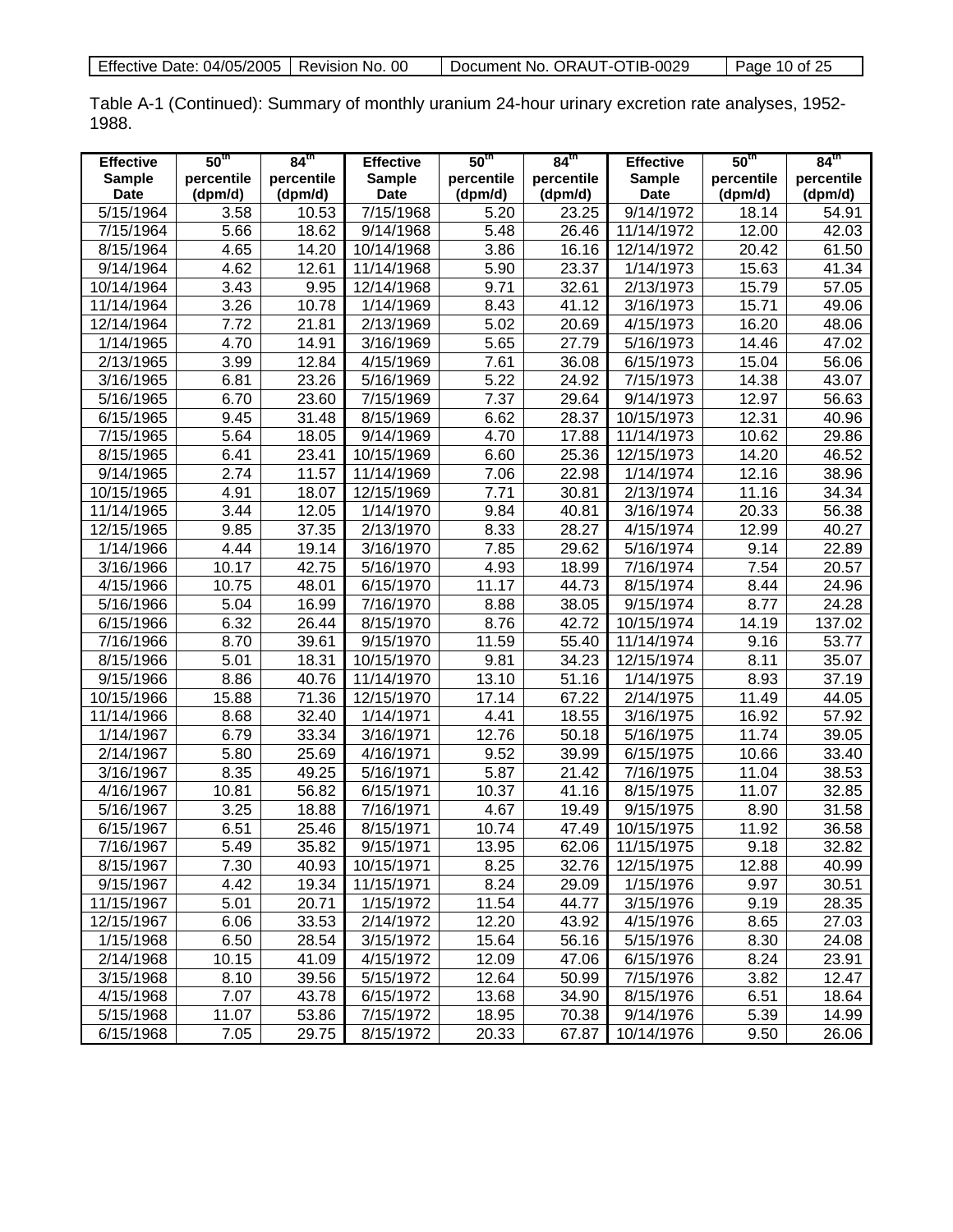| Effective Date: 04/05/2005   Revision No. 00 |  | Document No. ORAUT-OTIB-0029 | Page 11 of 25 |
|----------------------------------------------|--|------------------------------|---------------|
|----------------------------------------------|--|------------------------------|---------------|

Table A-1 (Continued): Summary of monthly uranium 24-hour urinary excretion rate analyses, 1952- 1988.

| <b>Effective</b> | 50 <sup>th</sup>  | $84^{\text{th}}$ | <b>Effective</b>   | 50 <sup>th</sup>  | $84^{\text{th}}$    | <b>Effective</b> | 50 <sup>th</sup>  | 84 <sup>th</sup>   |
|------------------|-------------------|------------------|--------------------|-------------------|---------------------|------------------|-------------------|--------------------|
| <b>Sample</b>    | percentile        | percentile       | <b>Sample</b>      | percentile        | percentile          | <b>Sample</b>    | percentile        | percentile         |
| <b>Date</b>      | (dpm/d)           | (dpm/d)          | <b>Date</b>        | (dpm/d)           | (dpm/d)             | <b>Date</b>      | (dpm/d)           | (dpm/d)            |
| 11/14/1976       | 13.24             | 40.32            | 1/12/1981          | 6.78              | 27.85               | 4/14/1985        | 1.67              | 8.60               |
| 1/14/1977        | 13.97             | 44.66            | 3/14/1981          | 6.20              | 20.98               | 6/14/1985        | 0.76              | $\overline{5.03}$  |
| 2/13/1977        | 13.41             | 41.70            | 4/14/1981          | 4.81              | 19.11               | 7/15/1985        | 1.91              | 8.85               |
| 3/16/1977        | 12.91             | 40.62            | 5/14/1981          | 3.66              | 15.89               | 8/14/1985        | 1.97              | 7.66               |
| 4/15/1977        | 8.86              | 24.33            | 6/14/1981          | $\overline{5.97}$ | 21.83               | 9/14/1985        | 2.76              | $\overline{11.77}$ |
| 5/16/1977        | 8.39              | 22.81            | 7/14/1981          | 6.47              | 31.68               | 10/14/1985       | 1.82              | 6.05               |
| 6/15/1977        | 9.62              | 31.33            | 8/13/1981          | 4.89              | 16.79               | 11/13/1985       | 1.53              | 6.04               |
| 7/15/1977        | 7.46              | 28.02            | 9/13/1981          | 6.13              | 22.23               | 12/14/1985       | 2.71              | 11.36              |
| 8/15/1977        | 9.29              | 25.59            | 10/13/1981         | 5.14              | 21.72               | 1/13/1986        | 2.79              | 11.56              |
| 9/14/1977        | 11.22             | 54.94            | 11/13/1981         | 4.35              | 18.28               | 2/13/1986        | 1.10              | 5.61               |
| 11/14/1977       | 10.75             | 47.78            | 1/13/1982          | 4.53              | 18.34               | 4/15/1986        | 1.35              | 5.24               |
| 12/15/1977       | 9.31              | 35.70            | $\sqrt{2}/12/1982$ | 4.13              | 15.44               | 5/15/1986        | 1.12              | $\overline{5.13}$  |
| 1/14/1978        | 9.28              | 35.13            | 3/15/1982          | 5.01              | 18.71               | 6/15/1986        | 1.63              | 7.52               |
| 2/13/1978        | 9.82              | 29.72            | 4/14/1982          | $\overline{5.72}$ | 32.11               | 7/15/1986        | 2.42              | 11.67              |
| 3/15/1978        | 4.34              | 13.13            | 5/14/1982          | 6.89              | $\overline{2}$ 4.15 | 8/14/1986        | 2.54              | 10.13              |
| 4/14/1978        | 8.07              | 26.41            | 6/14/1982          | 5.47              | 20.50               | 9/14/1986        | 1.79              | 8.35               |
| 5/14/1978        | 5.53              | 18.15            | 7/14/1982          | 4.66              | $\overline{17.11}$  | 10/14/1986       | 0.95              | 4.22               |
| 6/14/1978        | 4.73              | 14.79            | 8/14/1982          | 6.48              | 31.75               | 11/14/1986       | 2.60              | 11.31              |
| 7/14/1978        | 6.58              | 20.43            | 9/13/1982          | 2.92              | 10.86               | 12/14/1986       | 1.17              | 6.57               |
| 9/13/1978        | 7.02              | 22.71            | 11/13/1982         | 3.24              | 12.97               | 2/13/1987        | 9.62              | 57.02              |
| 10/14/1978       | 7.51              | 22.85            | 12/13/1982         | 2.94              | 13.34               | 3/15/1987        | $\overline{5.04}$ | 18.90              |
| 11/13/1978       | 6.81              | 24.14            | 1/13/1983          | 3.67              | 15.42               | 4/15/1987        | 2.50              | 13.62              |
| 12/13/1978       | 4.93              | 15.71            | 2/12/1983          | 5.93              | 23.87               | 5/15/1987        | 2.43              | 11.68              |
| 1/13/1979        | 5.48              | 22.99            | 3/15/1983          | 5.51              | 26.40               | 6/15/1987        | 2.20              | 19.91              |
| 2/12/1979        | 5.73              | 24.87            | 4/14/1983          | 4.51              | 17.99               | 7/15/1987        | 8.16              | 46.96              |
| 3/15/1979        | 7.50              | 55.07            | 5/15/1983          | 4.83              | 19.89               | 8/15/1987        | 13.59             | 70.44              |
| 4/14/1979        | 4.12              | 20.11            | 6/14/1983          | 2.99              | $\overline{12.46}$  | 9/14/1987        | 4.01              | 19.30              |
| 5/15/1979        | 5.45              | 26.64            | 7/15/1983          | 2.74              | 9.92                | 10/15/1987       | 0.44              | 2.13               |
| 7/15/1979        | 6.15              | 26.52            | 10/15/1983         | 3.36              | 16.08               | 12/14/1987       | 2.13              | 11.13              |
| 8/14/1979        | 2.81              | 8.47             | 11/14/1983         | 2.69              | 14.10               | 1/14/1988        | 2.19              | 14.84              |
| 9/13/1979        | 7.52              | 23.80            | 12/14/1983         | 2.08              | 8.98                | 2/13/1988        | 2.37              | 10.64              |
| 10/14/1979       | 6.69              | 21.68            | 1/14/1984          | 2.72              | 11.00               | 3/15/1988        | 4.62              | 24.43              |
| 11/13/1979       | 5.68              | 16.34            | 2/13/1984          | 2.59              | 14.01               | 4/14/1988        | 4.03              | 26.36              |
| 12/14/1979       | 10.15             | 28.45            | 3/15/1984          | 4.20              | 20.09               | 5/15/1988        | 1.52              | 7.09               |
| 1/13/1980        | 5.43              | 19.51            | 4/14/1984          | 4.14              | 21.85               | 6/14/1988        | 2.05              | 13.32              |
| 2/13/1980        | 5.39              | 18.48            | 5/15/1984          | 3.51              | 15.94               | 7/14/1988        | 4.03              | 19.34              |
| 3/14/1980        | 9.96              | 31.50            | 6/14/1984          | 3.42              | 15.07               | 8/14/1988        | 2.96              | 17.83              |
| 5/14/1980        | 6.08              | 23.84            | 8/14/1984          | 2.96              | 17.55               | 10/14/1988       | 0.75              | 3.70               |
| 6/13/1980        | 7.52              | 24.86            | 9/13/1984          | 3.97              | 20.81               | 11/13/1988       | 2.18              | 10.51              |
| 7/14/1980        | 4.43              | 13.44            | 10/14/1984         | 6.23              | 26.17               | 12/14/1988       | 3.69              | 13.94              |
| 8/13/1980        | 4.33              | 14.91            | 11/13/1984         | 2.68              | 8.13                |                  |                   |                    |
| 9/13/1980        | $\overline{5.59}$ | 16.59            | 12/14/1984         | 4.62              | 20.08               |                  |                   |                    |
| 10/13/1980       | 8.80              | 27.70            | 1/13/1985          | 2.93              | 12.00               |                  |                   |                    |
| 11/13/1980       | 3.70              | 14.66            | 2/13/1985          | $\overline{1}.93$ | 8.23                |                  |                   |                    |
| 12/13/1980       | 6.65              | 26.31            | 3/15/1985          | 4.45              | 31.70               |                  |                   |                    |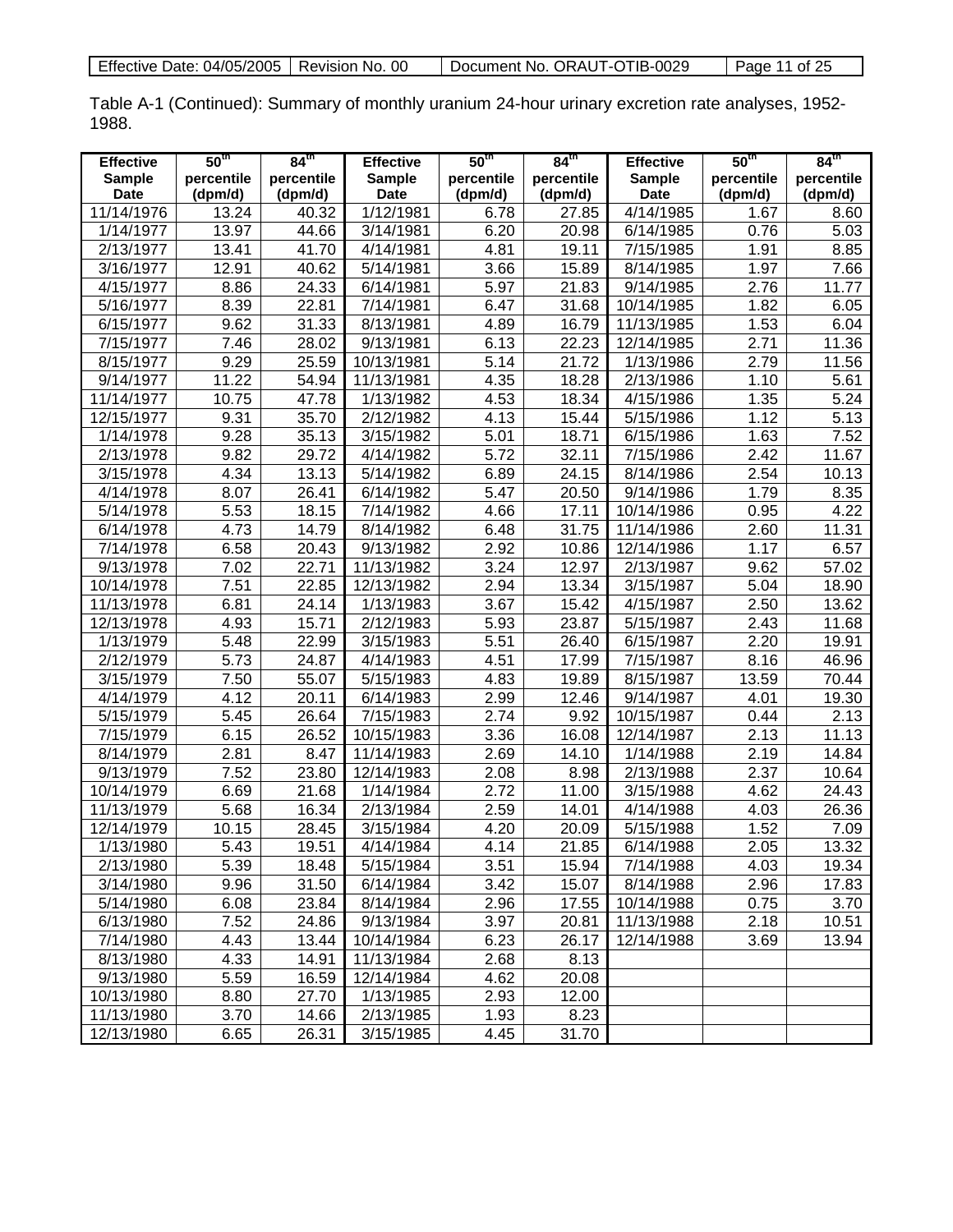



bioassay value (50th percentile)

\_\_\_ fit

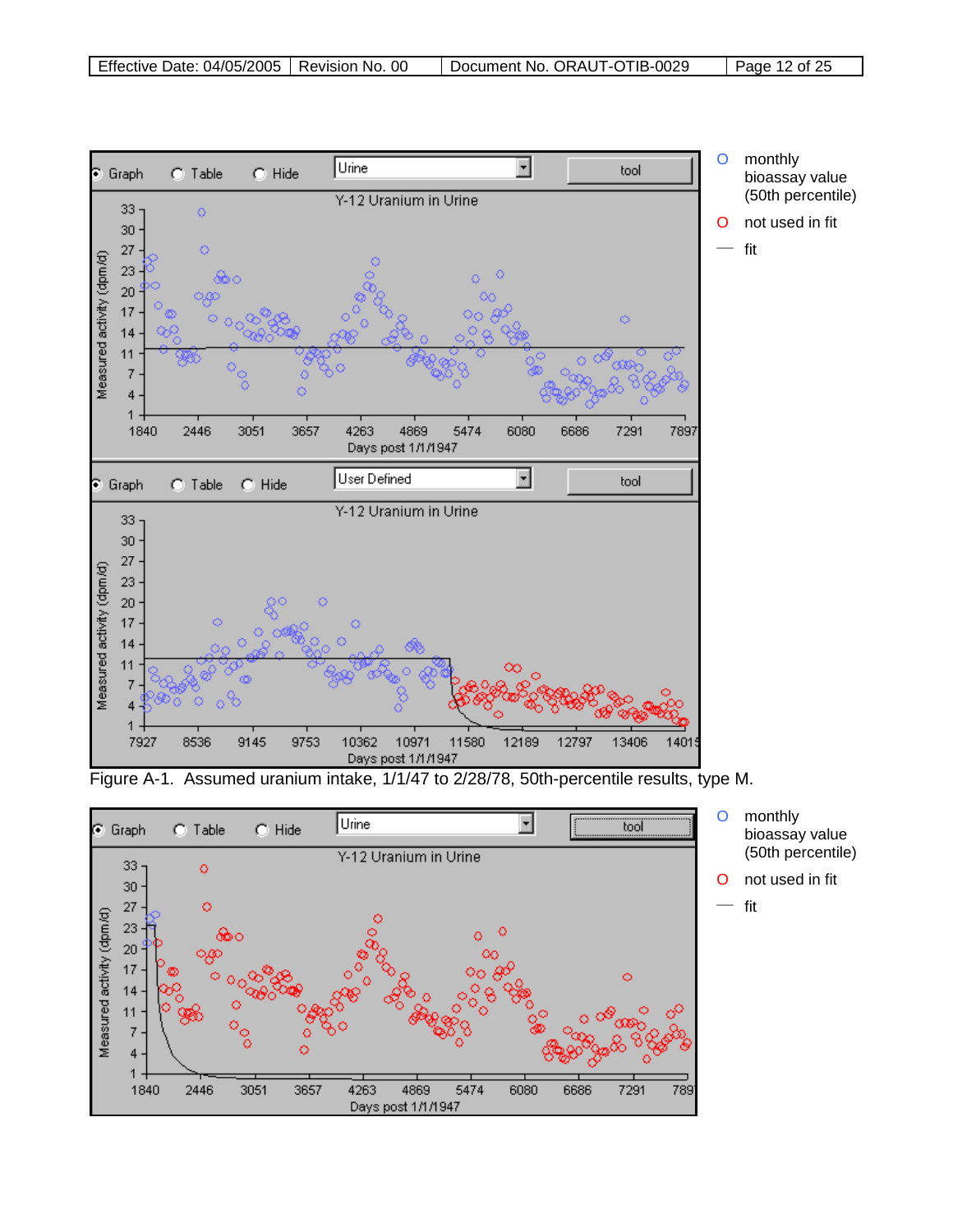

Figure A-2. Assumed uranium intake, 1/1/47 to 4/30/52, 50th-percentile results, type M.





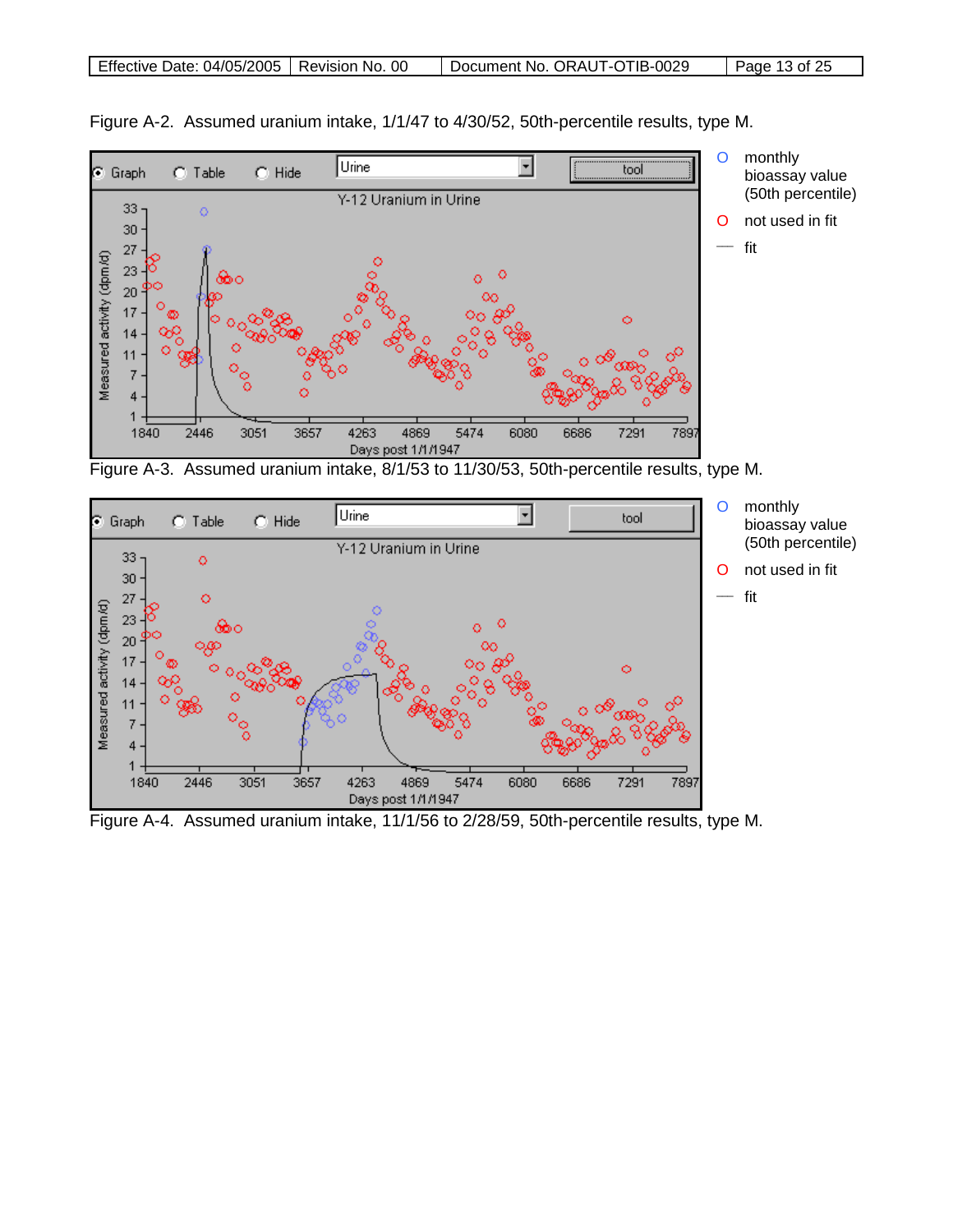

Figure A-5. Assumed uranium intake, 6/1/61 to 12/31/62, 50th-percentile results, type M.



Figure A-6. Assumed uranium intake, 10/1/68 to 12/31/72, 50th-percentile results, type M.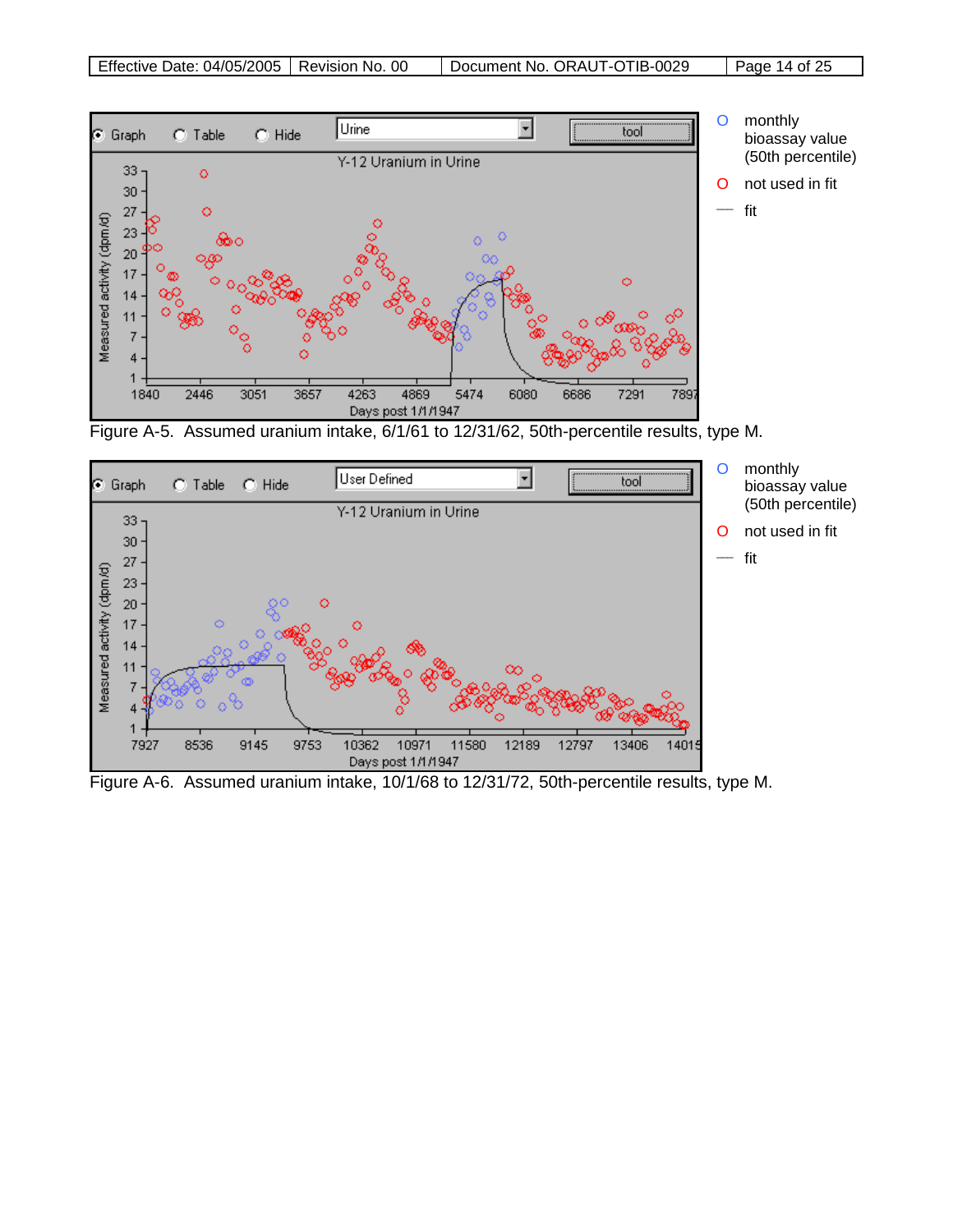

Figure A-7. Assumed uranium intake, 3/1/78 to 9/30/84, 50th-percentile results, type M.



Figure A-8. Assumed uranium intake, 10/1/84 to 12/31/88, 50th-percentile results, type M.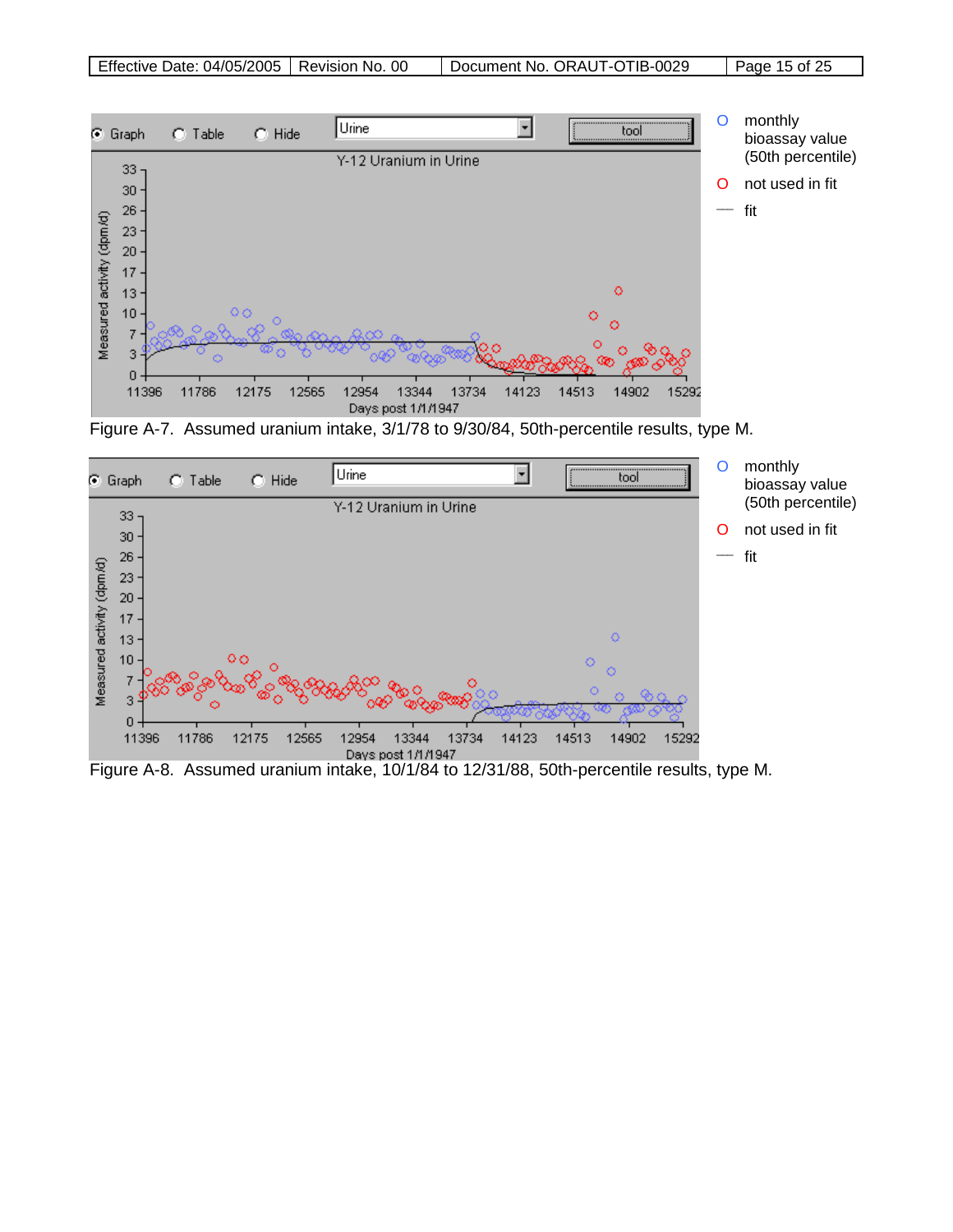

Figure A-9. Predicted (type M, 5 µm) uranium urinary excretion from eight independent intakes, 50th percentile, 1952-1988.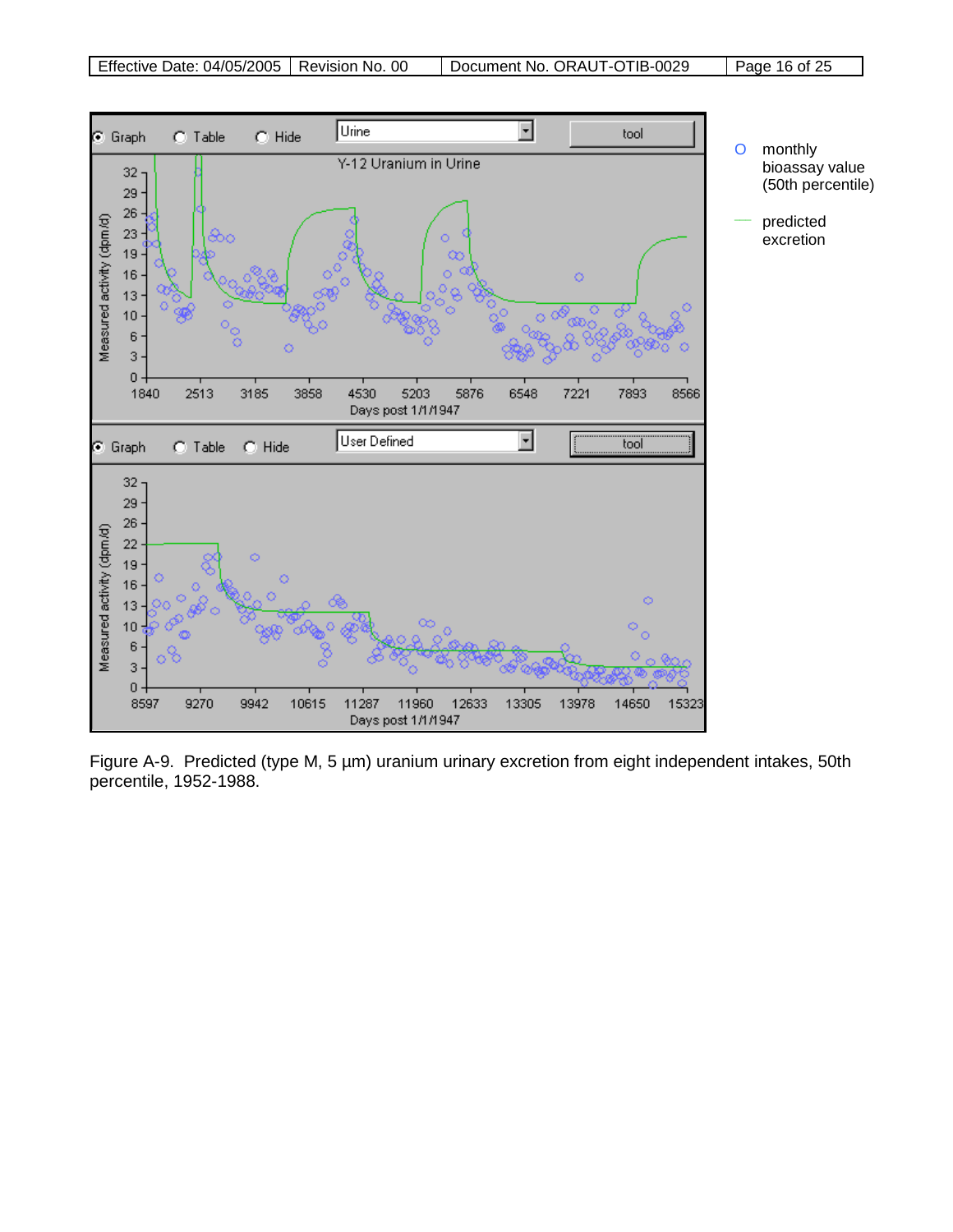

Figure A-10. Predicted (type M, 5 µm) uranium urinary excretion from eight independent intakes, 84th percentile, 1952-1988.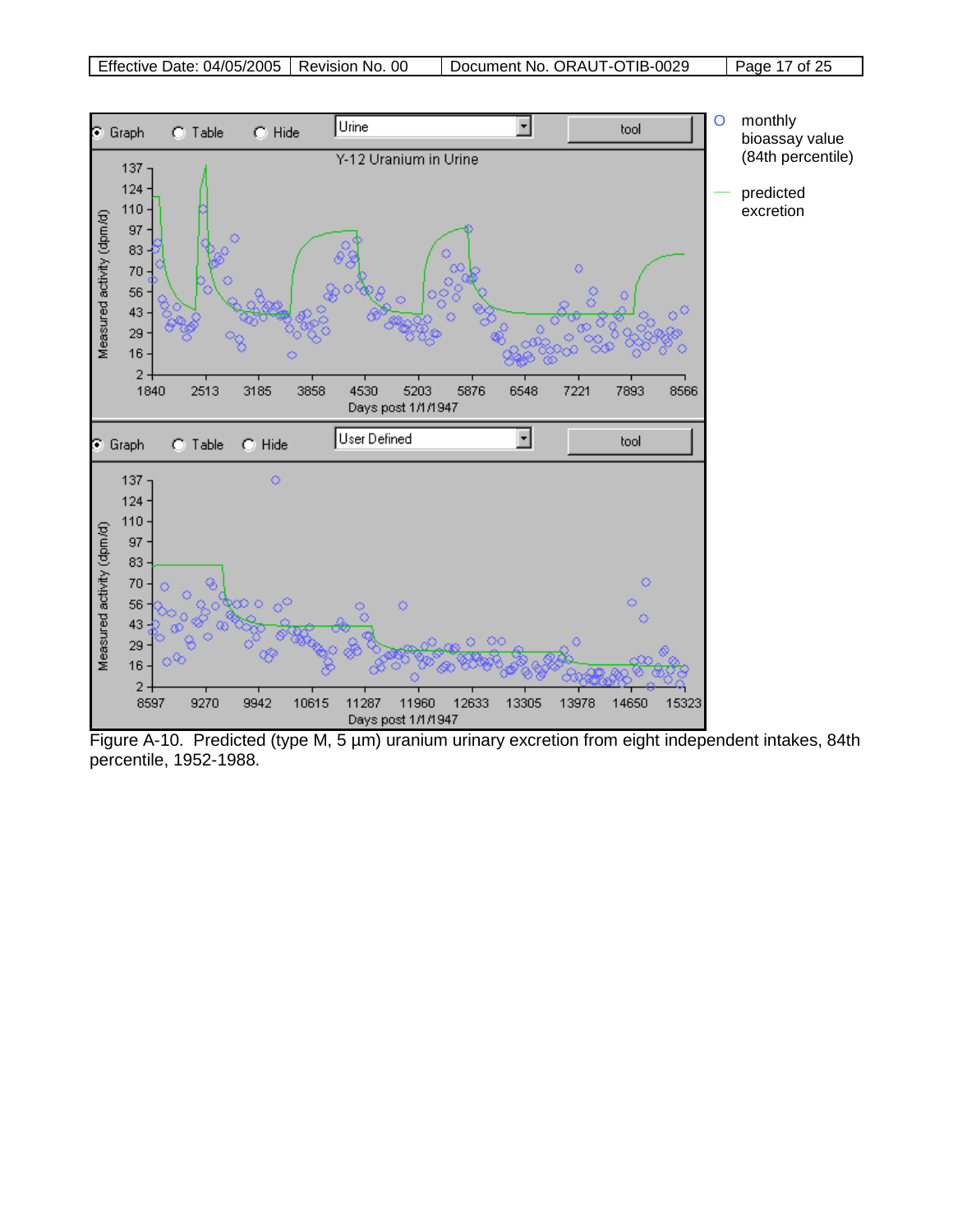

Figure A-11. Assumed uranium intake, 1/1/47 to 2/28/78, 50th-percentile results, type S.



Figure A-12. Assumed uranium intake, 1/1/47 to 4/30/52, 50th-percentile results, type S.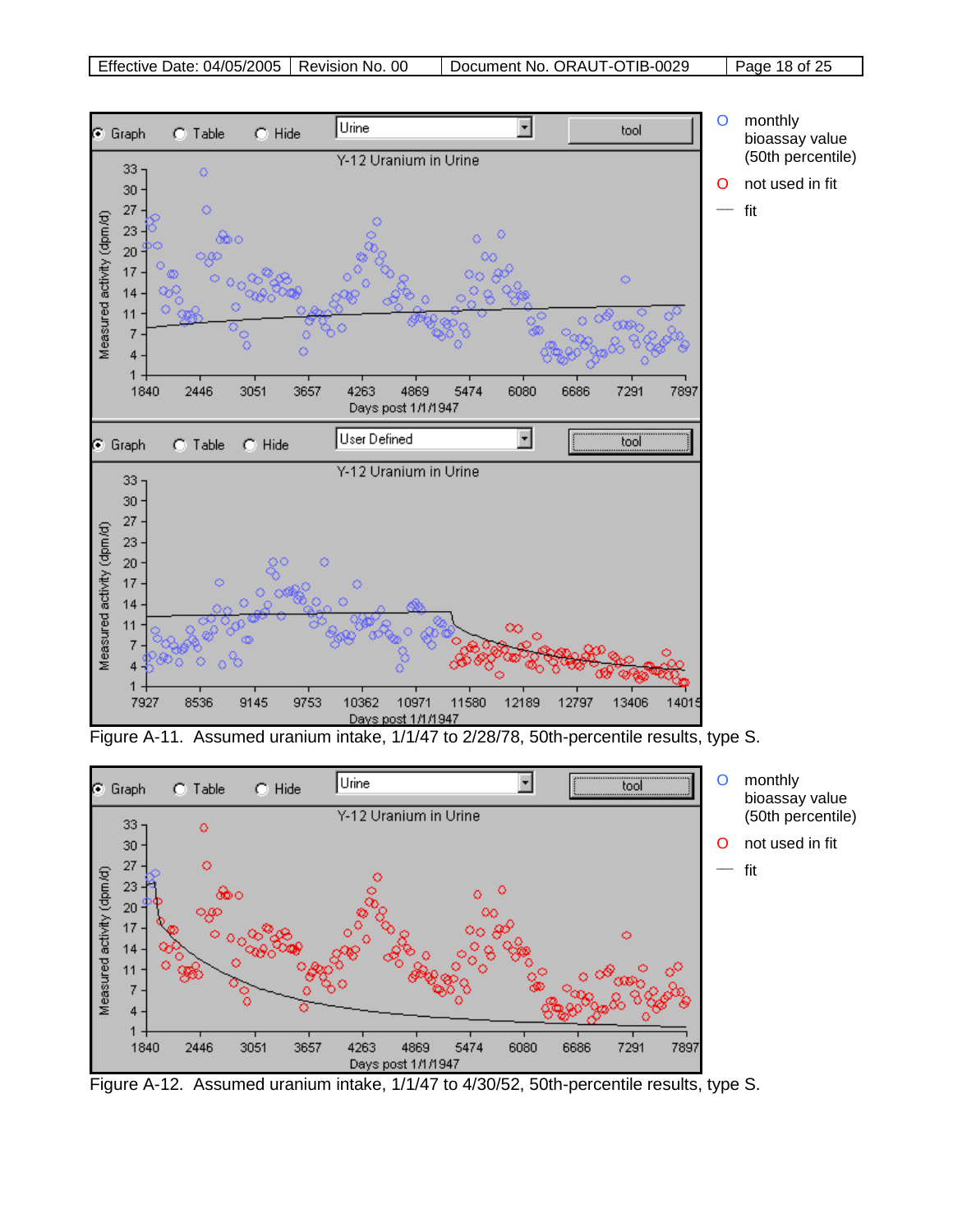

Figure A-13. Assumed uranium intake, 8/1/53 to 11/30/53, 50th-percentile results, type S.



Figure A-14. Assumed uranium intake, 11/1/56 to 2/28/59, 50th-percentile results, type S.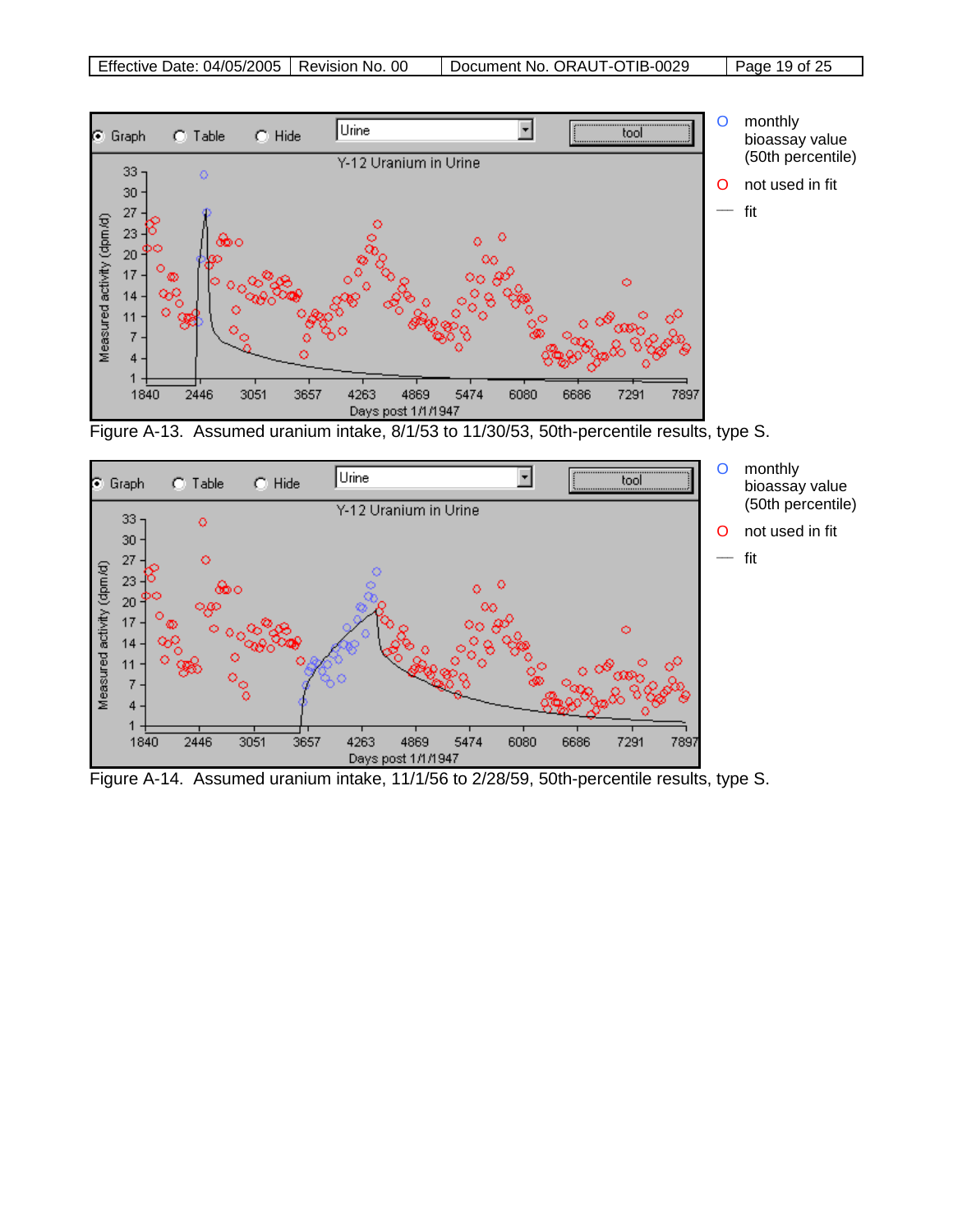

Figure A-15. Assumed uranium intake, 6/1/61 to 12/31/62, 50th-percentile results, type S.



Figure A-16. Assumed uranium intake, 10/1/68 to 12/31/72, 50th-percentile results, type S.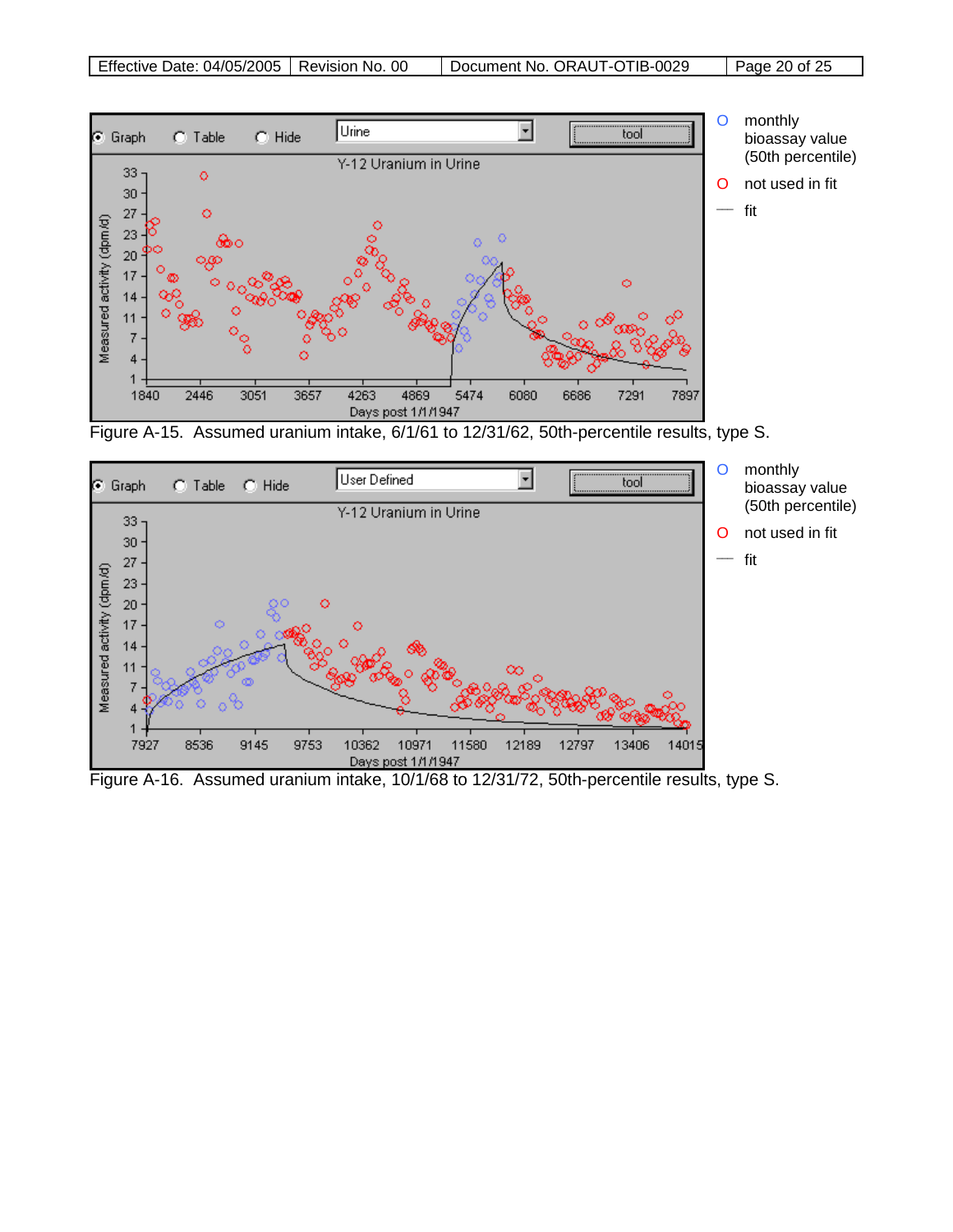

Figure A-17. Assumed uranium intake, 3/1/78 to 9/30/84, 50th-percentile results, type S.

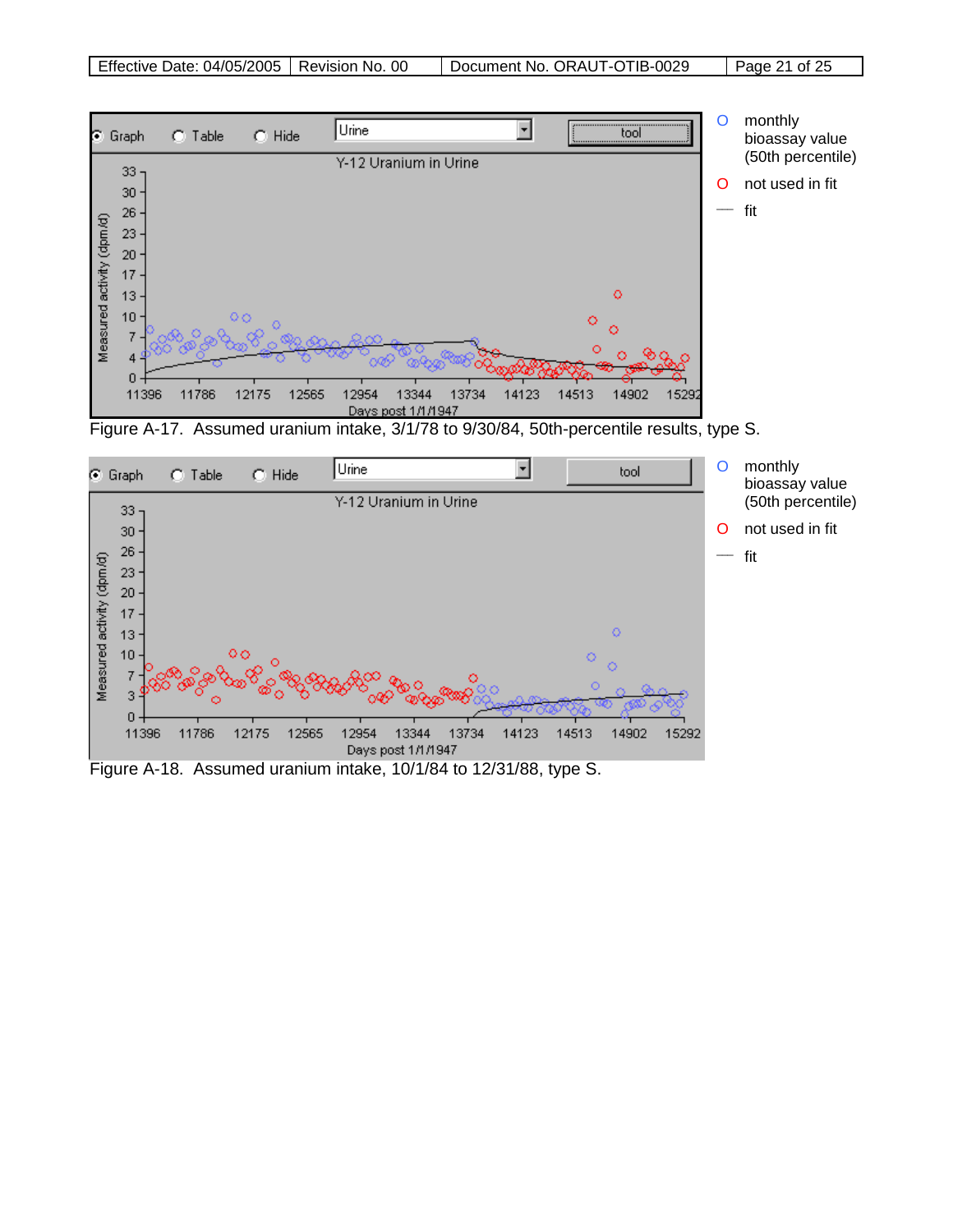

Figure A-19. Predicted (type S, 5 µm) uranium urinary excretion from eight independent intakes, 50th percentile, 1952-1988.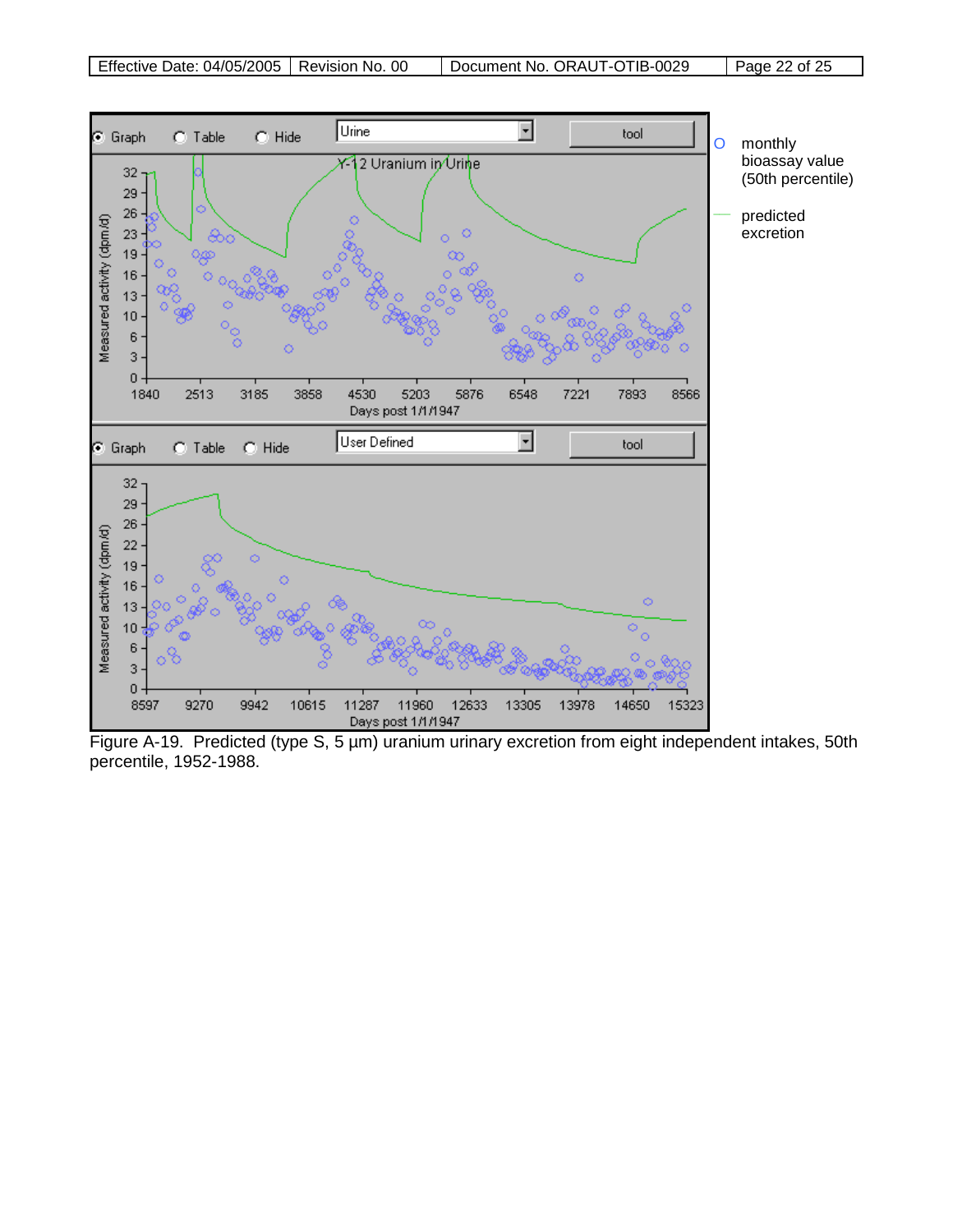

Figure A-20. Predicted (type S, 5 µm) uranium urinary excretion from eight independent intakes, 84th percentile, 1952-1988.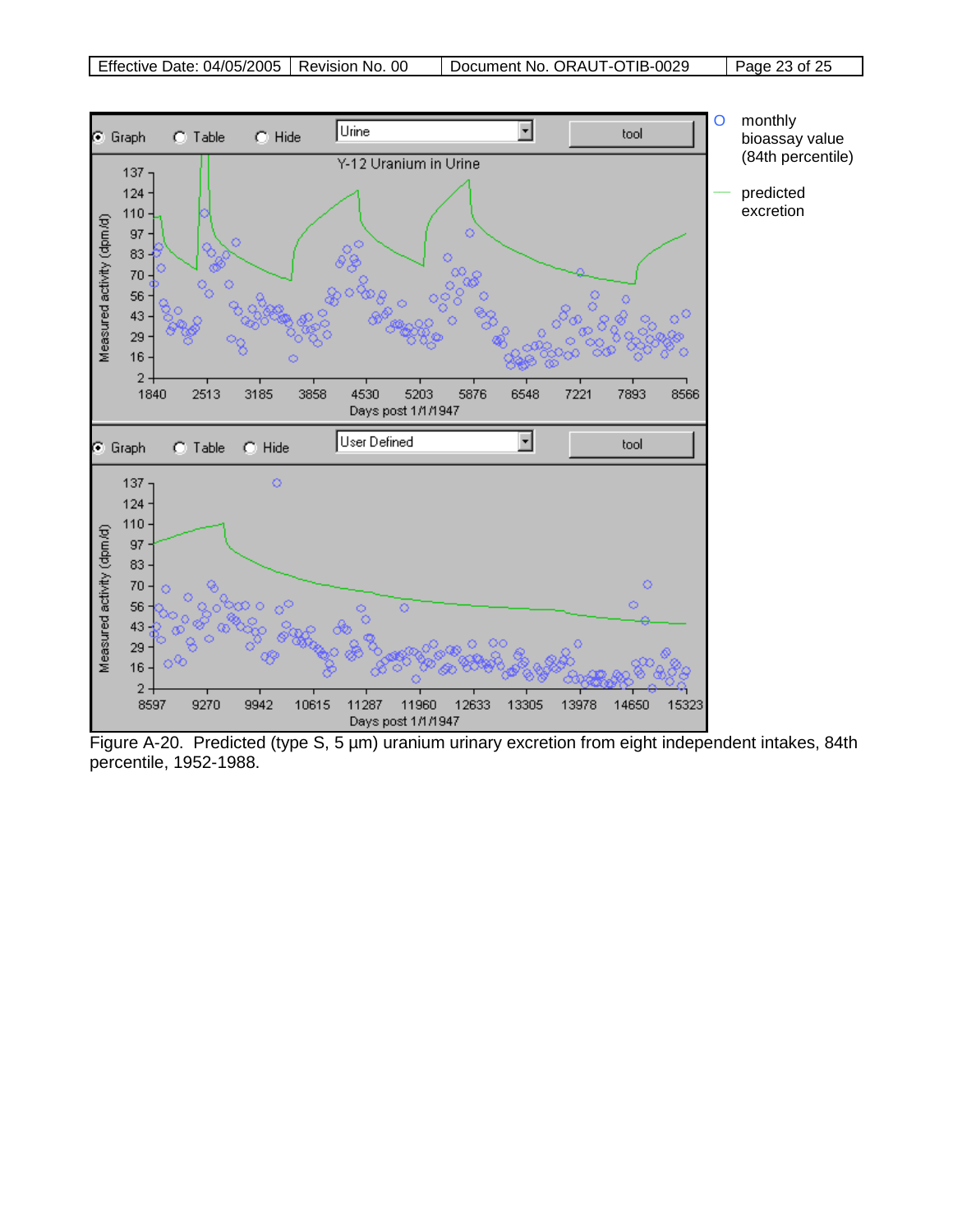

Figure A-19. Predicted (type S, 5 µm) uranium urinary excretion from eight independent intakes, 50th percentile, 1952-1988.